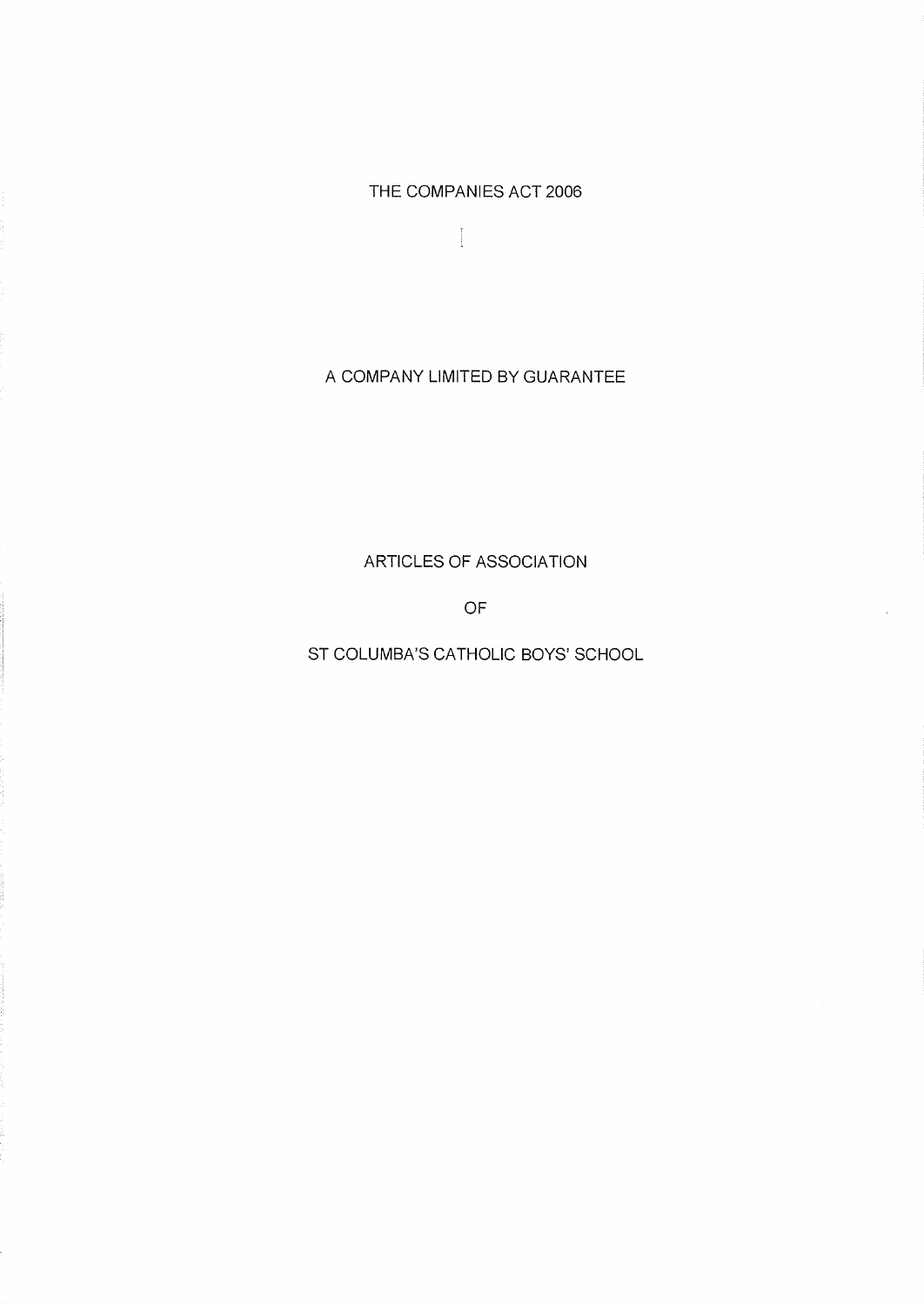## THE COMPANIES ACT 2006

# COMPANY LIMITED BY GUARANTEE

# ARTICLES OF ASSOCIATION

#### OF

#### ST COLUMBA'S CATHOLIC BOYS' SCHOOL

### INTERPRETATION

- In these Articles:-  $1<sub>1</sub>$ 
	- a. "the Academy" means the school referred to in Article 4 and established by the Academy Trust;
	- b. "Academy Financial Year" means the academic year from  $1<sup>st</sup>$  of September to 31 $<sup>st</sup>$  of</sup> August in any year;
	- c. "the Academy Trust" means the company intended to be regulated by these Articles and referred to in Article 2;
	- d. "Additional Governors" means the Governors appointed pursuant to Article 62 and 62A;
	- e. "the Articles" means these Articles of Association of the Academy Trust;
	- f. "Catholic" means in full communion with the See of Rome;
	- g. "Chief Inspector" means Her Majesty's Chief Inspector of Education, Children's Services and Skills or his successor:
	- h. "clear days" in relation to the period of a notice means the period excluding the day when the notice is given or deemed to be given and the day on which it is given or on which it is to take effect;
	- i. "Diocese" means the Roman Catholic diocese of Southwark;
	- j. "Archbishop" means the Archbishop of Southwark and includes any person or office exercising ordinary jurisdiction in his name;
	- k. "Vicar General" means the Vicar General for the time being of the Roman Catholic Diocese of Southwark;
	- I. "Diocesan Financial Secretary" means the financial secretary for the time being of the Roman Catholic Diocese of Southwark;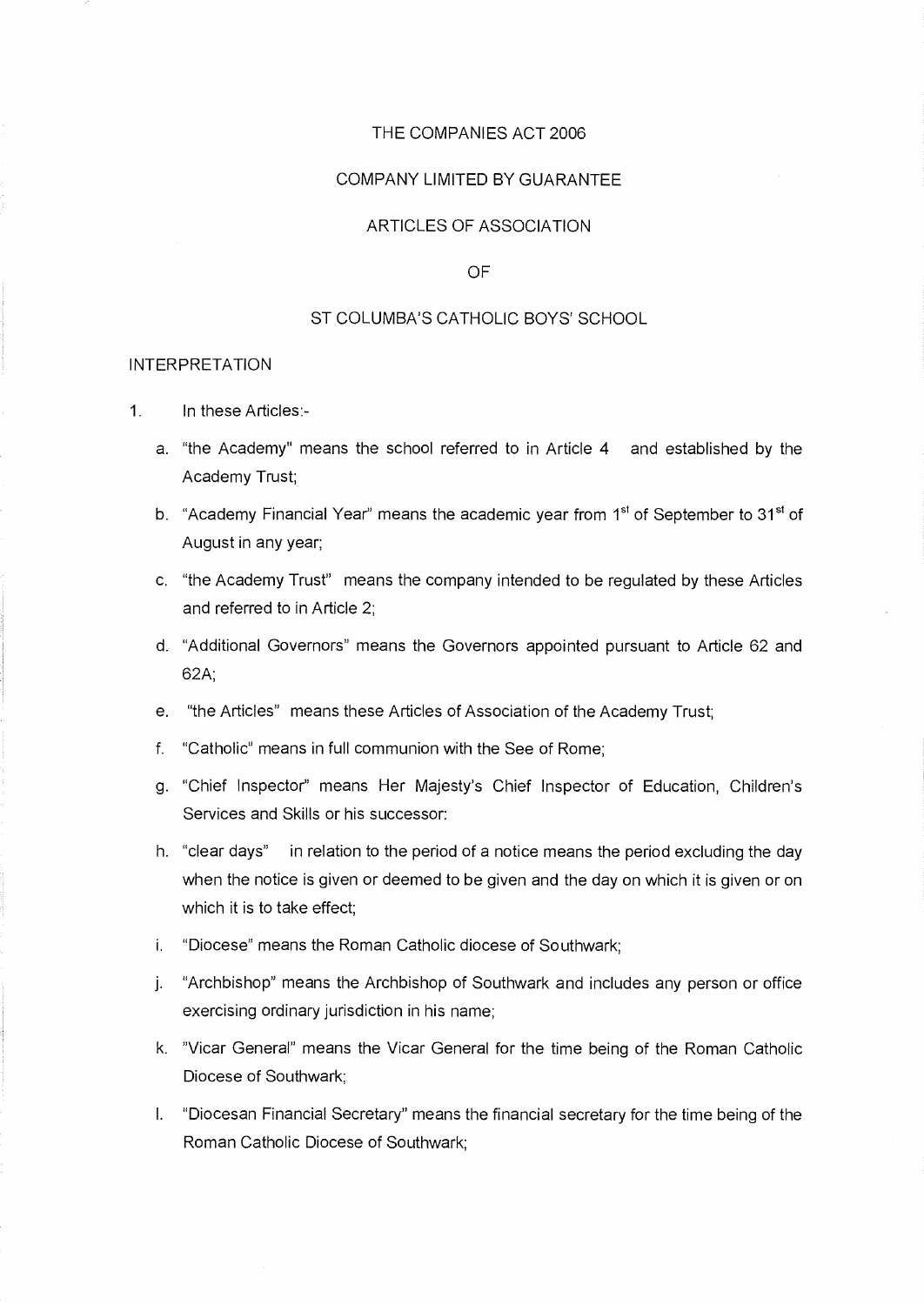- m. "financial expert" means an individual, company or firm who is authorised to give investment advice under the Financial Services and Markets Act 2000;
- n. "Foundation Governors" means a Govemor appointed by the Archbishop pursuant to Article 50;
- o. "Funding Agreement" means the agreement made under section 1 of the Academies Act 2010 between the Academy Trust and the Secretary of State to establish the Academy;
- P. "Further Governors" means the Governors appointed pursuant to Article 63 ;
- q. "the Governors" means the directors of the Academy Trust (and "Governor" means any one of those directors), subject to the definition of this term at Article 6.9(b) in relation to Articles 6.2-6.9;
- r. "the LA" means the local authority covering the area in which the Academy is situated;
- s. "Local Authority Associated Persons" means any person associated with any local authority within the meaning given in section 69 of the Local Govemment and Housing Act 1989;
- t. "Local Governor" means a governor appointed by the Governing Body pursuant to Article 51 who shall be a person who is resident in, works in, or is representative of the community served by the Academy.
- u. "Member" means a member of the Academy Trust and someone who as such is bound by the undertaking contained in Article 8 ;
- v. "the Memorandum" means the Memorandum of Association of the Academy Trust;
- w. "Office" means the registered office of the Academy Trust;
- x. "the Parent Governors" means the Governors elected or appointed pursuant to Articles 53 to 58 inclusive;
- y. Does not apply.
- z. Does not apply
- aa. "Principal" means the head teacher of the Academy;
- bb. "Principal Regulator" means the body or person appointed as the Principal Regulator under the Charities Act 2006;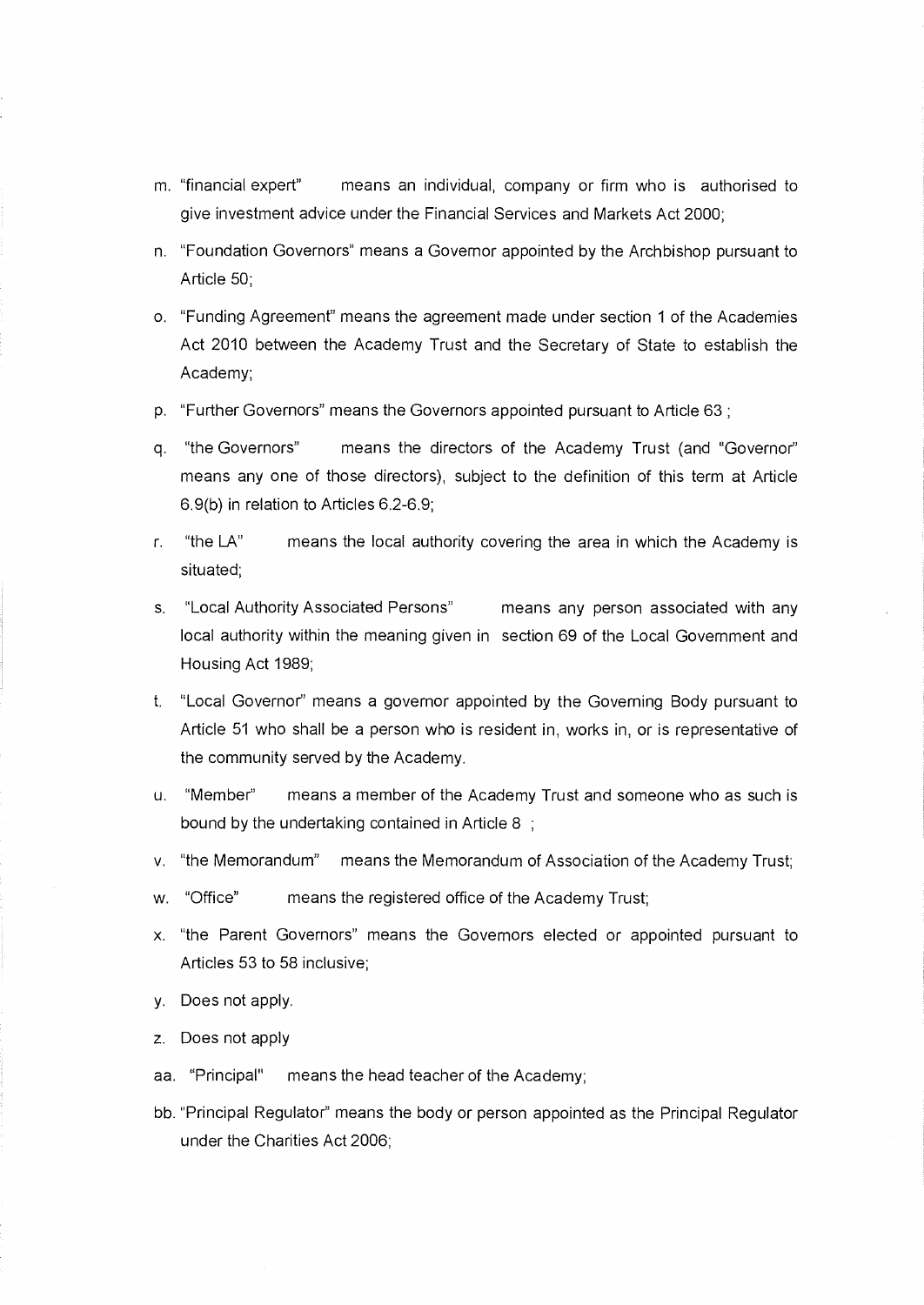- cc. "the seal" means the common seal of the Academy Trust if it has one;
- dd. "Secretary" means the secretary of the Academy Trust or any other person appointed to perform the duties of the secretary of the Academy Trust, including a joint, assistant or deputy secretary;
- ee. "Secretary of State" means the Secretary of State for Education or successor;
- ff. "Staff Governor" means an employee of the Academy Trust who may be appointed as a Governor pursuant to Article 50A;
- gg. "teacher" means a person employed under a contract of employment or a contract for services or otherwise engaged to provide his services as a teacher at the Academy;
- hh. "Trustees" means any one or more of (including all of) those persons who for the time being are the Trustees of a trust established by a Deed dated  $21<sup>st</sup>$  October 1927 (which Deed was signed by Bishop Peter Amigo and others, and the said Trust is now known as the Roman Catholic Diocese of Southwark Diocesan Trust and is registered as a charity with the Charity Commission, no. 235468), and it also means The Trustees of the Diocese of Southwark Education Trust, an exempt charity, the Trustees of which are incorporated under the provisions of the 1993 Charities Act. As the Trustees of the Diocesan Trust are unincorporated, they use a corporate body as the Custodian Trustee of the lands and properties of the Trust. This body is The Southwark Roman Catholic Diocesan Corporation, Companies House registration number 00393665.
- ii. "the United Kingdom" means Great Britain and Northern Ireland;
- jj. words importing the masculine gender only shall include the feminine gender. Words importing the singular number shall include the plural number, and vice versa;
- kk. subject as aforesaid, words or expressions contained in these Articles shall, unless the context requires otherwise, bear the same meaning as in the Companies Act 2006, as appropriate;
- II. any reference to a statute or statutory provision or measure shall include any statute or statutory provision or measure which replaces or supersedes such statute or statutory provision or measure including any modification or amendment thereto.
- 2. The company's name is St Columba's Catholic Boys' School (and in this document it is called "the Academy Trust").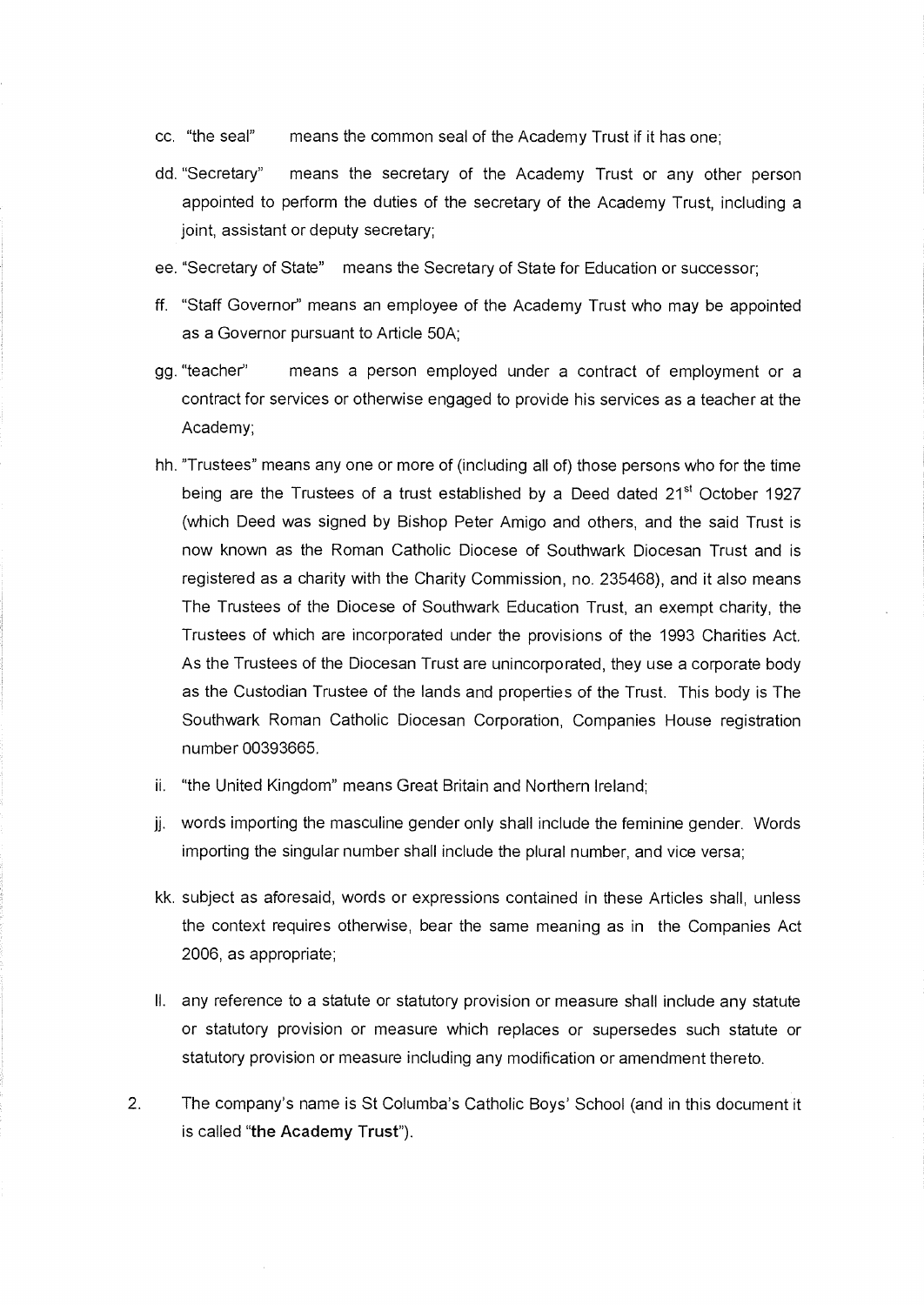3. The Academy Trust's registered office is to be situated in England and Wales.

#### OBJECTS

- 4. The Academy Trust's object **("the Object")** is specifically restricted to the following: to advance for the public benefit education in the United Kingdom, in particular but without prejudice to the generality of the foregoing by establishing, maintaining, carrying on, managing and developing a Catholic school designated as such **("the Academy")** which shall offer a broad and balanced curriculum and shall be conducted in accordance with the principles, practices and tenets of the Catholic Church and all Catholic canon law applying thereto including any trust deed governing the use of land used by the Academy both generally and in particular in relation to arranging for religious education and daily acts of worship and having regard to any advice and following directives issued by the Archbishop.
- 5. In furtherance of the Object but not further or otherwise the Academy Trust may exercise the following powers:-
	- (a) to draw, make, accept, endorse, discount, execute and issue promissory notes, bills, cheques and other instruments, and to operate bank accounts in the name of the Academy Trust;
	- (b) to raise funds and to invite and receive contributions provided that in raising funds the Academy Trust shall not undertake any substantial permanent trading activities and shall conform to any relevant statutory regulations;
	- (c) to acquire, alter, improve and (subject to such consents as may be required by law) to charge or otherwise dispose of property;
	- (d) subject to Article 6 below to employ such staff, as are necessary for the proper pursuit of the Object and to make all reasonable and necessary provision for the payments of pensions and superannuation to staff and their dependants;
	- (e) to establish or support, whether financially or otherwise, any charitable trusts, associations or institutions formed for all or any of the Object;
	- (f) to co-operate with other charities, other independent and maintained schools, voluntary bodies and statutory authorities operating in furtherance of the Object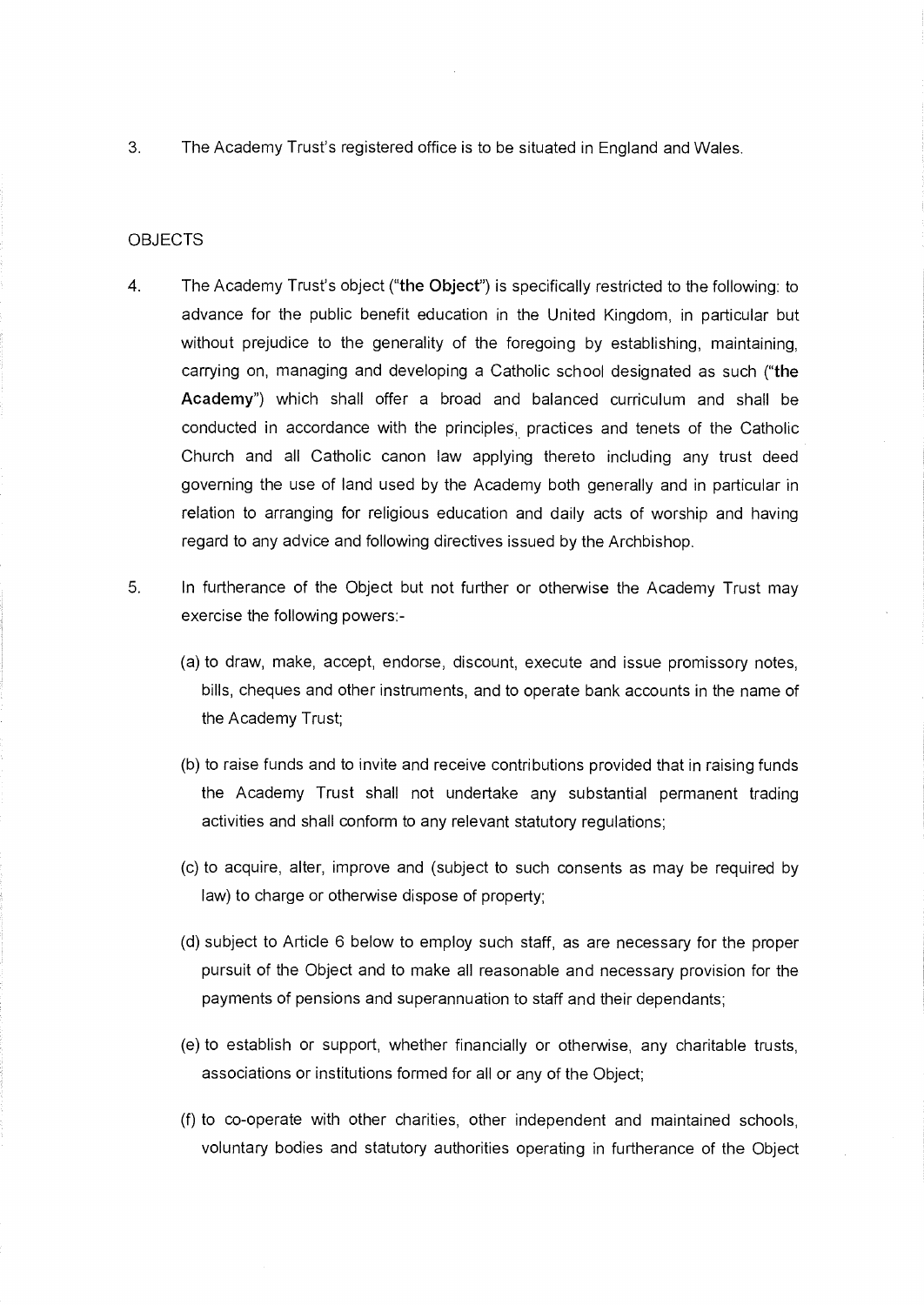and to exchange information and advice with them;

- (g) to pay out of funds of the Academy Trust the costs, charges and expenses of and incidental to the formation and registration of the Academy Trust;
- (h) to establish, maintain, carry on, manage and develop the Academy at **Haloot**  Avenue, Bexleyheath, Kent, DA9 7QB
- (i) to offer scholarships, exhibitions, prizes and awards to pupils and former pupils, and otherwise to encourage and assist pupils and former pupils;
- (j) to provide educational facilities and services to students of all ages and the wider community for the public benefit;
- (k) to carry out research into the development and application of new techniques in education in particular in relation to the areas of curricular specialisation of the Academy and to its approach to curriculum development and delivery and to publish the results of such research, and to develop means of benefiting from application of the experience of industry, commerce, other schools and the voluntary sector to the education of pupils in academies;
- (I) subject to such consents as may be required by law and/or by any contract entered into by or on behalf of the Academy Trust to borrow and raise money for the furtherance of the Object in such manner and on such security as the Academy Trust may think fit;
- (m) to deposit or invest any funds of the Academy Trust not immediately required for the furtherance of its Object (but to invest only after obtaining such advice from a financial expert as the Govemors consider necessary and having regard to the suitability of investments and the need for diversification);
- (n) to delegate the management of investments to a financial expert, but only on terms that:
	- (i) the investment policy is set down in writing for the financial expert by the Governors;
	- (ii) every transaction is reported promptly to the Governors;
	- (iii) the performance of the investments is reviewed regularly with the Governors;
	- (iv) the Governors are entitled to cancel the delegation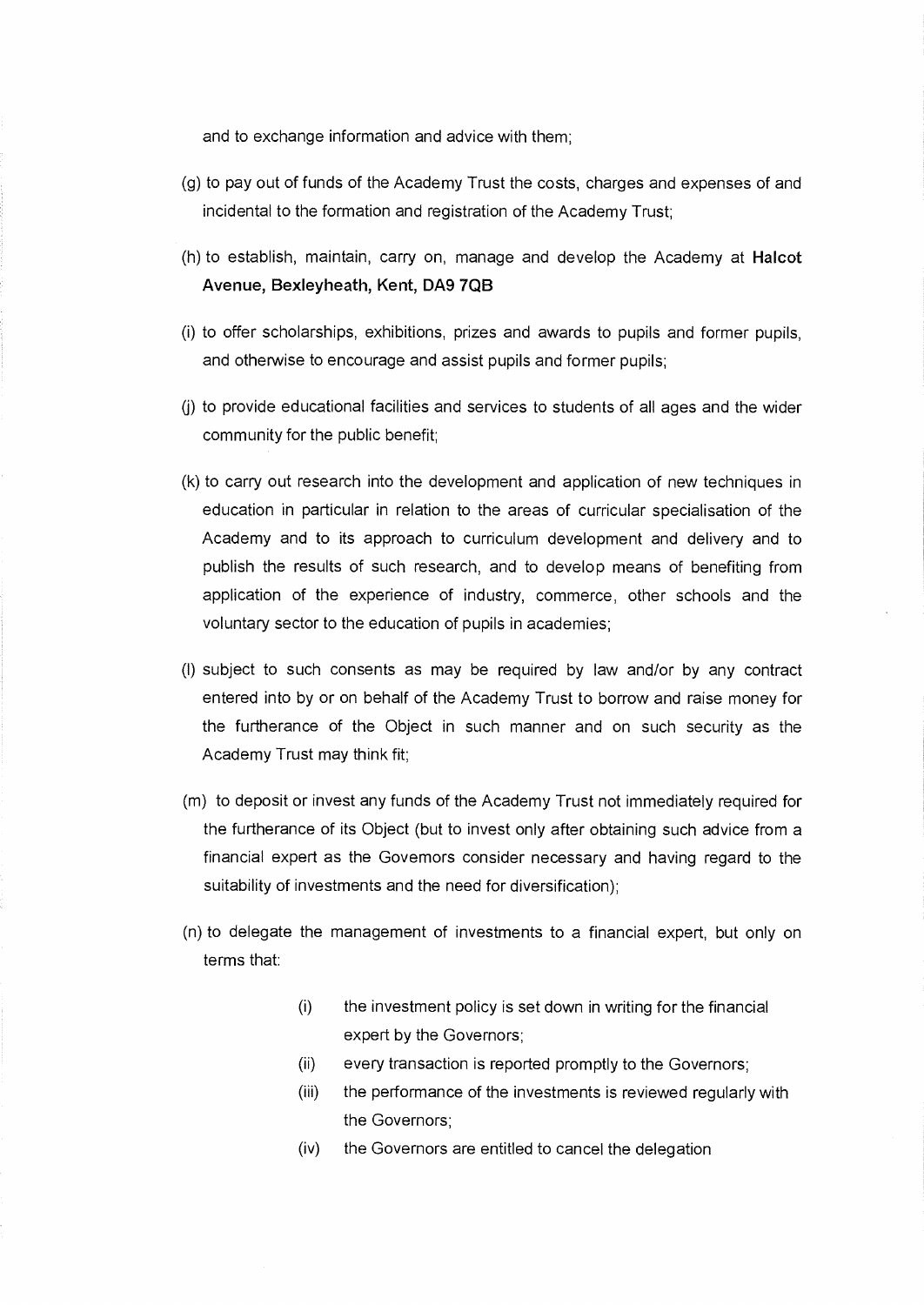arrangement at any time;

- (v) the investment policy and the delegation arrangement are reviewed at least once a year;
- (vi) all payments due to the financial expert are on a scale or at a level which is agreed in advance and are notified promptly to the Governors on receipt; and
- (vii) the financial expert must not do anything outside the powers of the Governors.
- (o) to arrange for investments or other property of the Academy Trust to be held in the name of a nominee company acting under the control of the Governors or of a financial expert acting under their instructions, and to pay any reasonable fee required;
- (p) to provide indemnity insurance to cover the liability of Governors which by virtue of any rule of law would otherwise attach to them in respect of any negligence, default, breach of trust or breach of duty of which they may be guilty in relation to the Academy Trust: Provided that any such insurance shall not extend to any claim arising from any act or omission which the Govemors knew to be a breach of trust or breach of duty or which was committed by the Governors in reckless disregard of whether it was a breach of trust or breach of duty or not and provided also that any such insurance shall not extend to the costs of any unsuccessful defence to a criminal prosecution brought against the Governors in their capacity as Govemors;
- (q) to establish subsidiary companies to carry on any trade or business for the purpose of raising funds for the Academy Trust;
- (r) to do all such other lawful things as are necessary for or are incidental to or conducive to the achievement of the Object and appropriate to the religious character of the Academy.
- 6.1 The income and property of the Academy Trust shall be applied solely towards the promotion of the Object.
- 6.2 None of the income or property of the Academy Trust may be paid or transferred directly or indirectly by way of dividend bonus or otherwise by way of profit to any member of the Academy Trust. Nonetheless a Member of the Academy Trust who is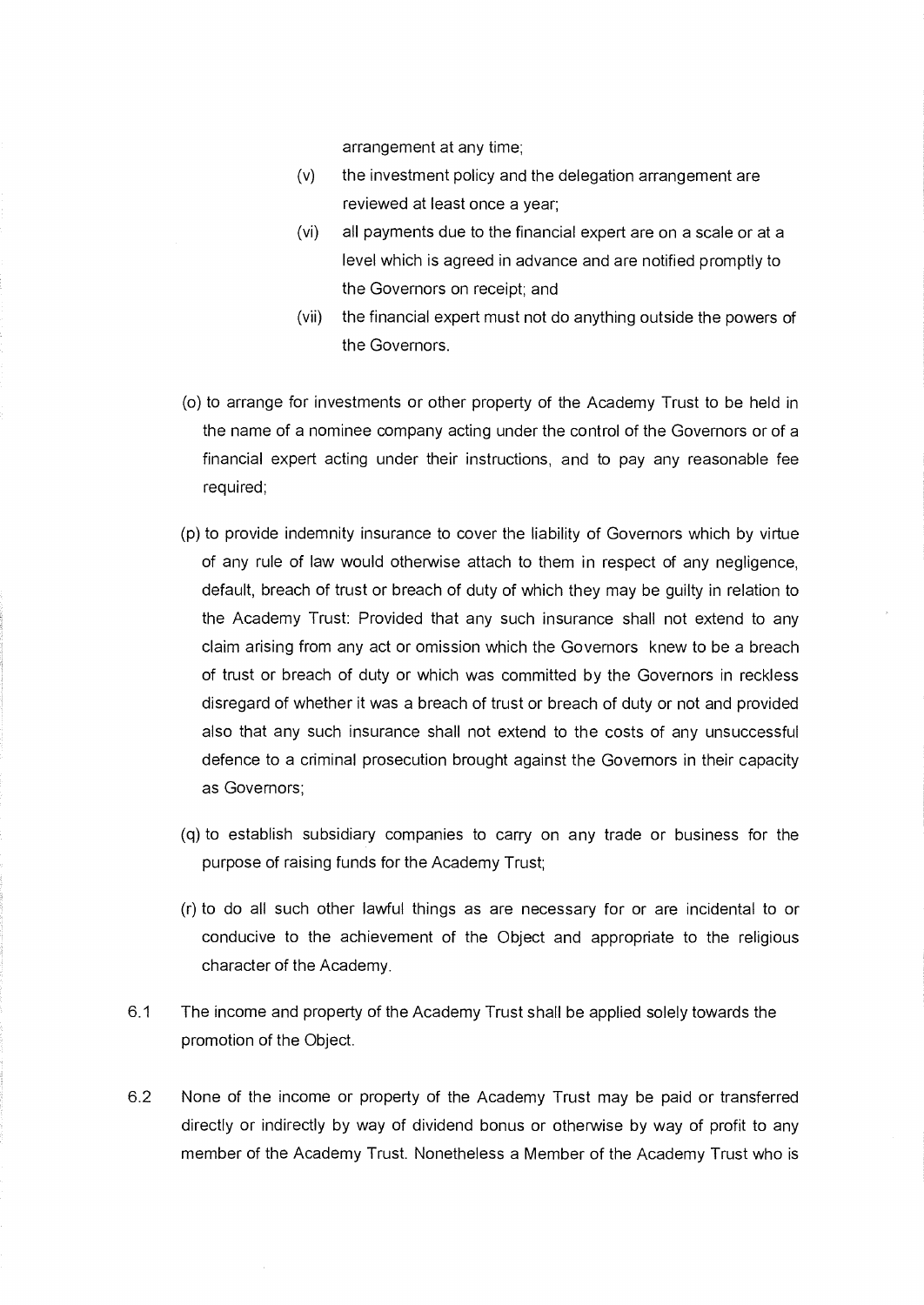not also a Governor may:

- a) benefit as a beneficiary of the Academy Trust;
- b) be paid reasonable and proper remuneration for any goods or services supplied to the Academy Trust;
- c) be paid rent for premises let by the Member of the Academy Trust if the amount of the rent and other terms of the letting are reasonable and proper; and
- d) be paid interest on money lent to the Academy Trust at a reasonable and proper rate, such rate not to exceed 2 per cent per annum below the base lending rate of a UK clearing bank selected by the Governors, or 0.5%, whichever is the higher.
- 6.3 A Governor may benefit from any indemnity insurance purchased at the Academy Trust's expense to cover the liability of the Governors which by virtue of any rule of law would otherwise attach to them in respect of any negligence, default or breach of trust or breach of duty of which they may be guilty in relation to the Academy Trust: Provided that any such insurance shall not extend to any claim arising from any act or omission which the Govemors knew to be a breach of trust or breach of duty or which was committed by the Governors in reckless disregard to whether it was a breach of trust or breach of duty or not and provided also that any such insurance shall not extend to the costs of any unsuccessful defence to a criminal prosecution brought against the Govemors in their capacity as directors of the Academy Trust.
- 6.4 A company, which has shares listed on a recognised stock exchange and of which any one Governor holds no more than 1% of the issued capital of that company, may receive fees, remuneration or other benefit in money or money's worth from the Academy Trust.
- 6.5 A Governor may at the discretion of the Govemors be reimbursed from the property of the Academy Trust for reasonable expenses properly incurred by him or her when acting on behalf of the Academy Trust, but excluding expenses in connection with foreign travel.
- 6.6 No Governor may: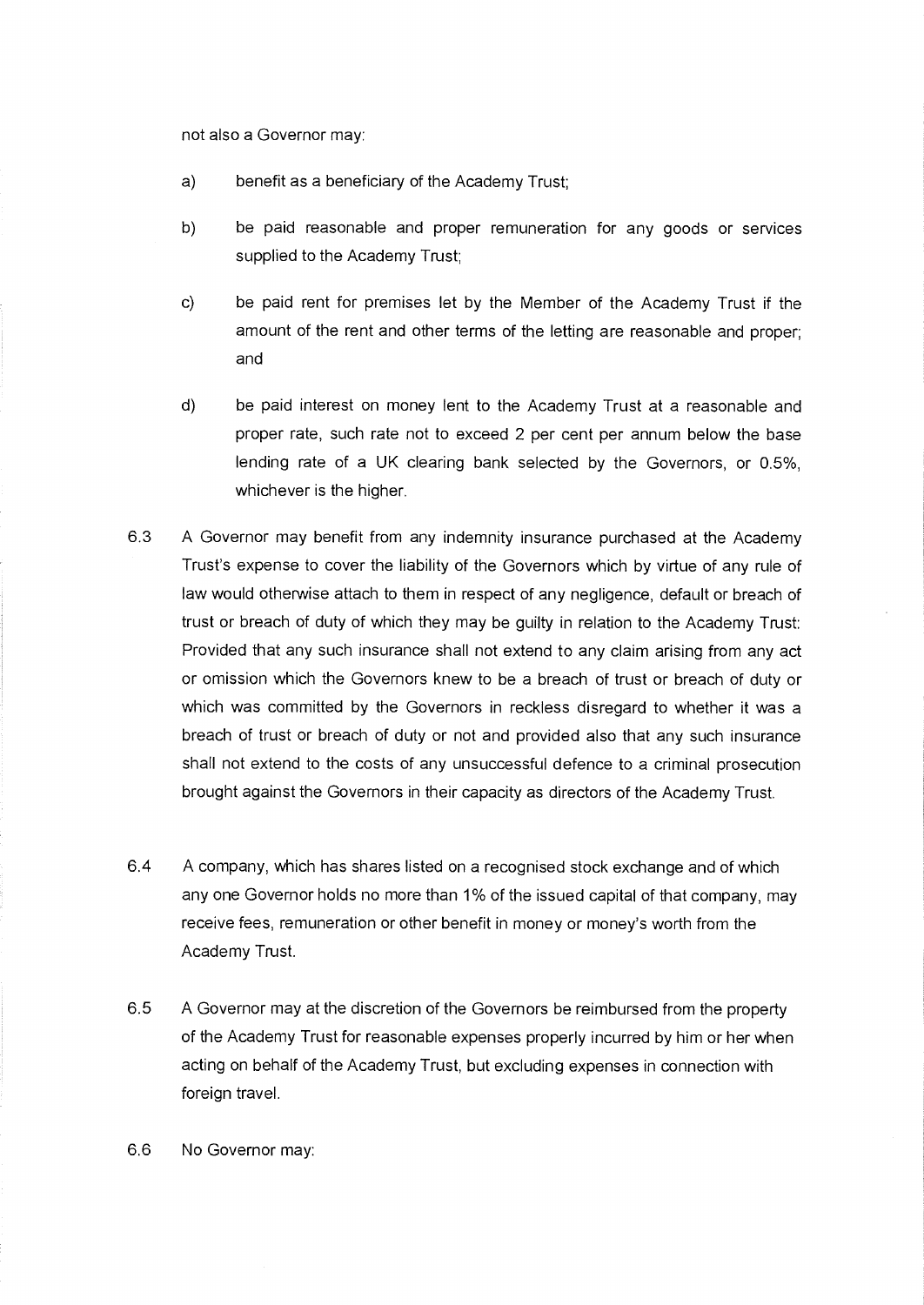- (a) buy any goods or services from the Academy Trust;
- (b) sell goods, services, or any interest in land to the Academy Trust;
- (c) be employed by or receive any remuneration from the Academy Trust (other than the Principal or a Staff Governor whose employment and/or remuneration is subject to the procedure and conditions in Article 6.8)
- (d) receive any other financial benefit from the Academy Trust;

unless:

- (i) the payment is permitted by Article 6.7 and the Governors follow the procedure and observe the conditions set out in Article 6.8; or
- (ii) the Governors obtain the prior written approval of the Charity Commission and fully comply with any procedures it prescribes.
- 6.7 Subject to Article 6.8, a Governor may:
	- a) receive a benefit from the Academy Trust in the capacity of a beneficiary of the Academy Trust.
	- b) be employed by the Academy Trust or enter into a contract for the supply of goods or services to the Academy Trust, other than for acting as a Governor.
	- c) receive interest on money lent to the Academy Trust at a reasonable and proper rate not exceeding 2% per annum below the base rate of a clearing bank to be selected by the Governors, or 0.5%, whichever is the higher.
	- (d) receive rent for premises let by the Governor to the Academy Trust if the amount of the rent and the other terms of the lease are reasonable and proper.
- 6.8 The Academy Trust and its Governors may only rely upon the authority provided by Article 6.7 if each of the following conditions is satisfied:
	- (a) the remuneration or other sums paid to the Governor do not exceed an amount that is reasonable in all the circumstances.
	- (b) the Governor is absent from the part of any meeting at which there is discussion of:
		- i) his or her employment, remuneration, or any matter concerning the contract, payment or benefit; or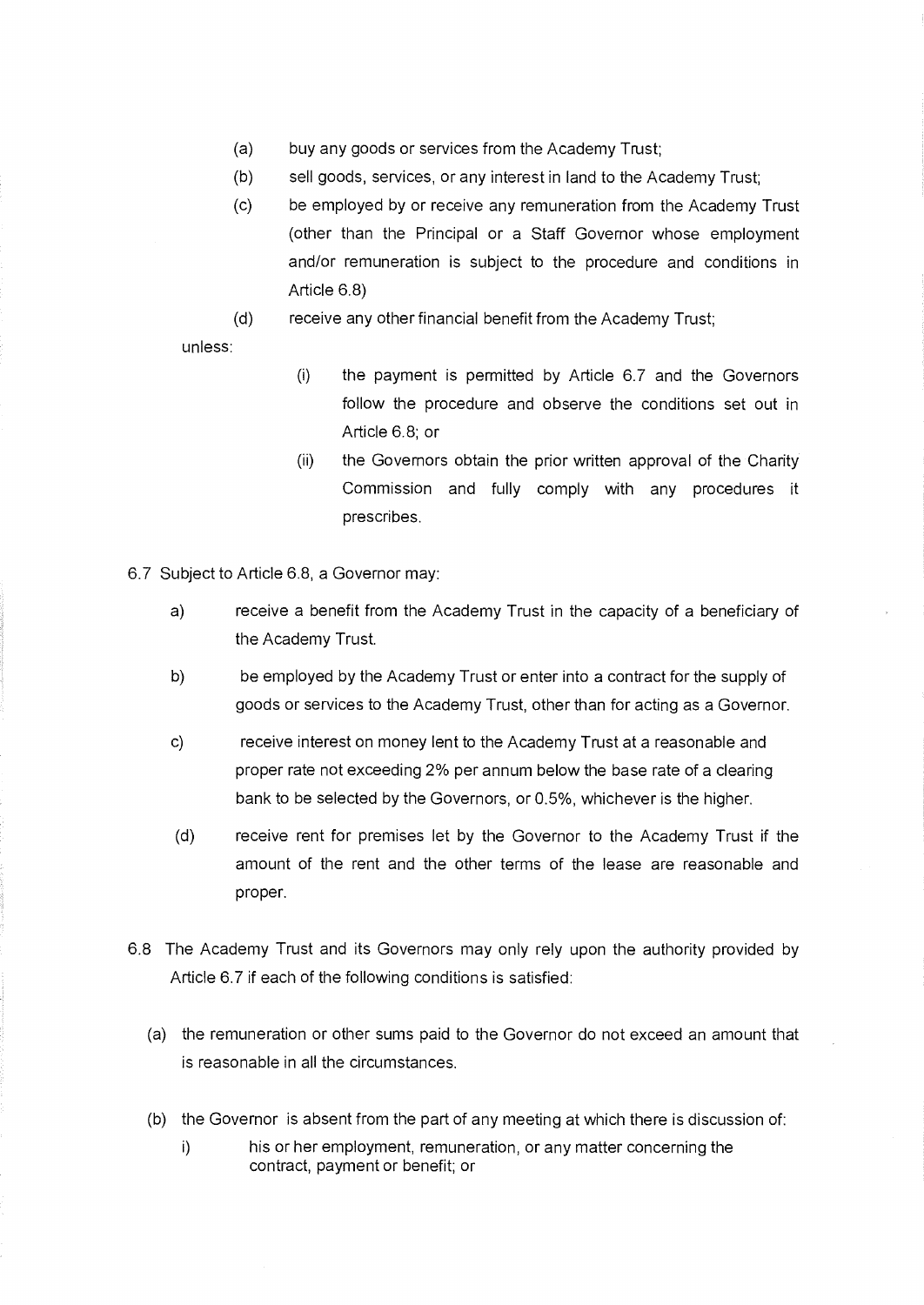- ii) his or her performance in the employment, or his or her performance of the contract (unless present solely in his or her capacity as an employee); or
- iii) any proposal to enter into any other contract or arrangement with him or her or to confer any benefit upon him or her that would be permitted under Article 6.7; or
- iv) any other matter relating to a payment or the conferring of any benefit permitted by Article 6.7.
- (c) the Governor does not vote on any such matter and is not to be counted when calculating whether a quorum of Governors is present at the meeting.
- (d) save in relation to employing or contracting with the Principal or a Staff Governor (a Govemor pursuant to Articles 46, 50A and 52) the other Governors are satisfied that it is in the interests of the Academy Trust to employ or to contract with that Govemor rather than with someone who is not a Govemor. In reaching that decision the Govemors must balance the advantage of employing a Governor against the disadvantages of doing so (especially the loss of the Governor's services as a result of dealing with the Governor's conflict of interest).
- (e) the reason for their decision is recorded by the Governors in the minute book.
- $(f)$  a majority of the Governors then in office have received no such payments or benefit.
- 6.8A The provision in clause 6.6 (c) that no Governor may be employed by or receive any remuneration from the Academy Trust (other than the Principal or a Staff Governor) does not apply to an existing employee of the Academy Trust who is subsequently elected or appointed as a Governor save that this clause shall only allow such a Govemor to receive remuneration or benefit from the Academy Trust in his capacity as an employee of the Academy Trust and provided that the procedure as set out in Articles 6.8(b)(i), (ii) and 6.8 (c) is followed.

6.9 In Articles 6.2-6.9:

(a) "Academy Trust" shall include any company in which the Academy Trust:

- holds more than 50% of the shares; or
- controls more than 50% of the voting rights attached to the shares; or
- has the right to appoint one or more directors to the board of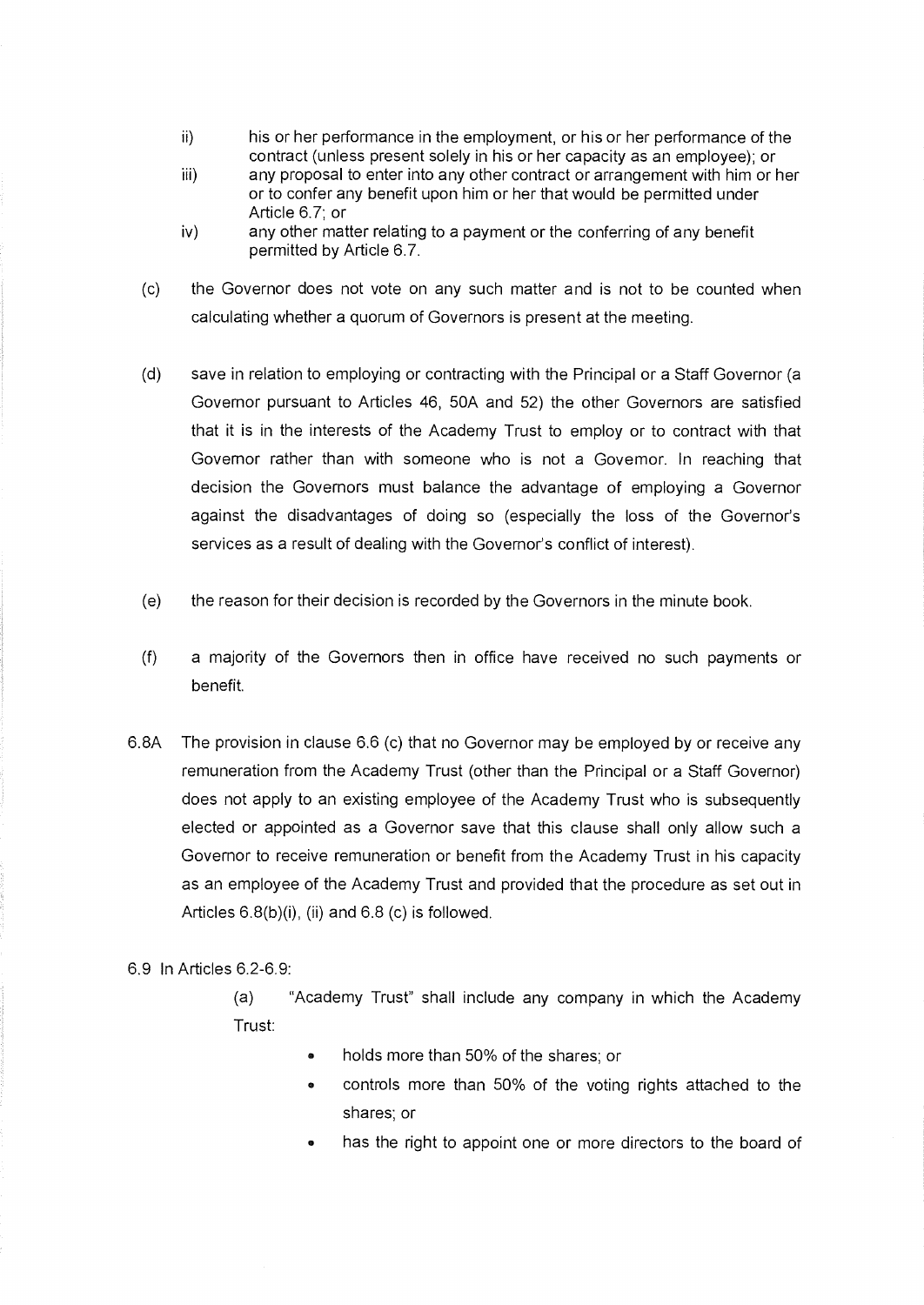the company.

- (b) "Governor" shall include any child, stepchild, parent, grandchild, grandparent, brother, sister or spouse of the governor or any person living with the governor as his or her partner
- (c) the employment or remuneration of a Governor includes the engagement or remuneration of any firm or company in which the Govemor is:
	- (i) a partner;
	- (ii) an employee;
	- (iii) a consultant;
	- (iv) a director;
	- (v) a member; or
	- (v) a shareholder, unless the shares of the company are listed on a recognised stock exchange and the Governor holds less than 1% of the issued capital.
- 7. The liability of the Members of the Academy Trust is limited.
- 8. Every Member of the Academy Trust undertakes to contribute such amount as may be required (not exceeding £10) to the Academy Trust's assets if it should be wound up while he or she is a member or within one year after he or she ceases to be a member, for payment of the Academy Trust's debts and liabilities before he or she ceases to be a member, and of the costs, charges and expenses of winding up, and for the adjustment of the rights of the contributories among themselves.
- 9. If the Academy Trust is wound up or dissolved and after all its debts and liabilities (including any under section 483 of the Education Act 1996) have been satisfied there remains any property it shall not be paid to or distributed among the members of the Academy Trust (except to a member that is itself a charity), but shall be given or transferred to some other charity or charities having objects similar to the Object which prohibits the distribution of its or their income and property to an extent at least as great as is imposed on the Academy Trust by Article 6 above, chosen by the Members of the Academy Trust at or before the time of dissolution and if that cannot be done then to some other charitable object.
- 10. No alteration or addition shall be made to or in the provisions of the Articles without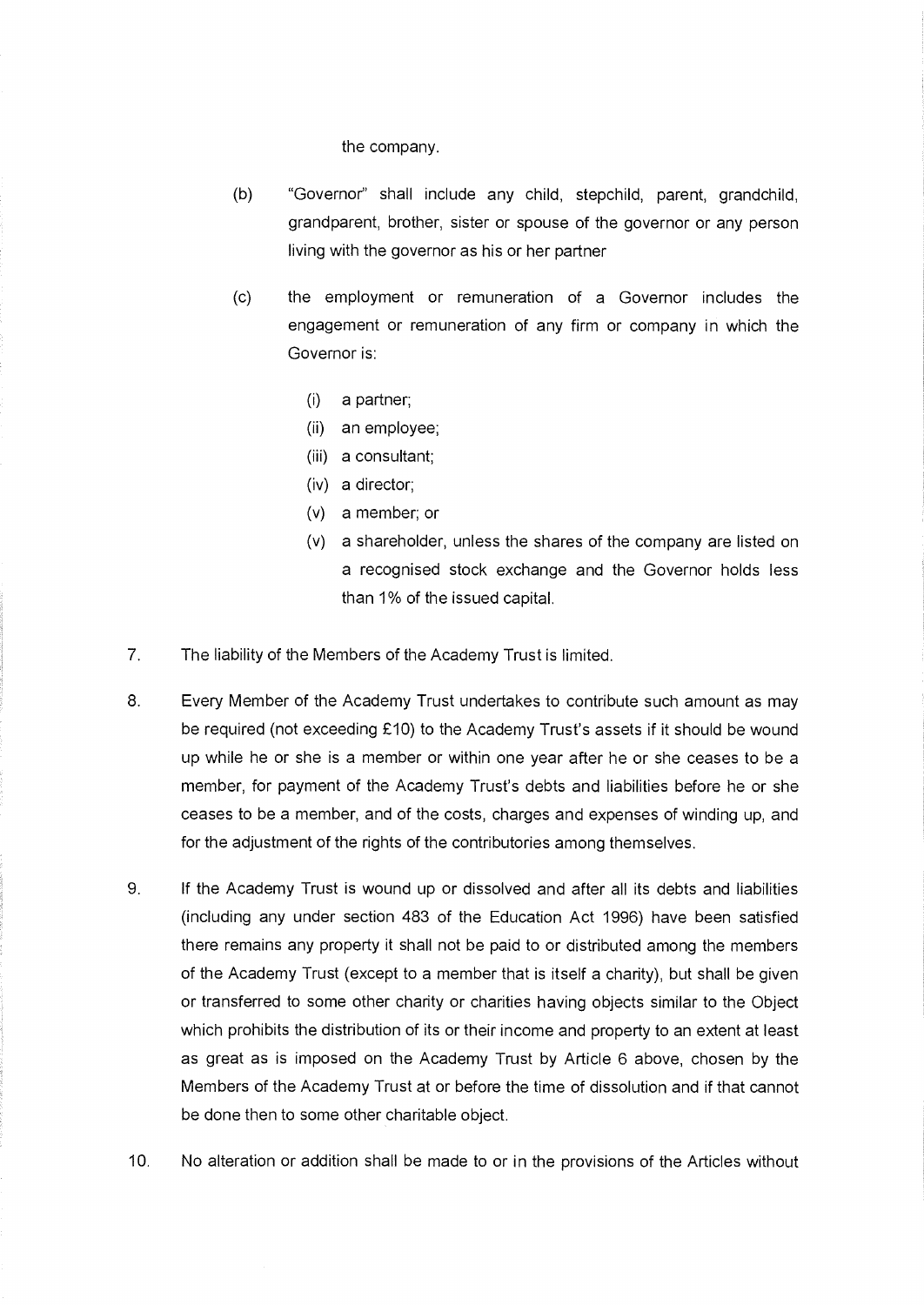the written consents of the Secretary of State, the Trustees and the Archbishop.

11. No alteration or addition shall be made to or in the provisions of the Articles which would have the effect (a) that the Academy Trust would cease to be a company to which section 60 of the Companies Act 2006 applies; or (b) that the Academy Trust would cease to be a charity; or (c) that altered the Object of the Academy Trust.

#### MEMBERS

- 12. The Members of the Academy Trust shall comprise
	- a. The three persons who at the time of incorporation are the Vicar General, Diocesan Financial Secretary and Chair of Governors, who will be the signatories to the Memorandum.
	- b. Three ex officio members, the Vicar General, Diocesan Financial Secretary and Chair of Governors,
	- c. 1 person appointed by the Secretary of State, in the event that the Secretary of State appoints a person for this purpose;
	- d. any further persons appointed by the Archbishop;
- 12A. The Secretary of State's appointed Member (further to Article 12c) shall become a Member upon the Secretary of State delivering, or posting (by registered post), to the Office of the Academy Trust a notice appointing a person as his Member.
- 13. Each of the persons entitled to appoint Members in Article 12 shall have the right from time to time by written notice delivered to the Office to remove any Member appointed by them and to appoint a replacement Member to fill a vacancy whether resulting from such removal or otherwise.
- 14. If any of the persons entitled to appoint Members in Article 12:
	- a) in the case of an individual, die or become legally incapacitated;
	- b) in the case of the holder of an office, that office ceases to exist and is not replaced by a successor office; or
	- c) in the case of a corporate entity, cease to exist and are not replaced by a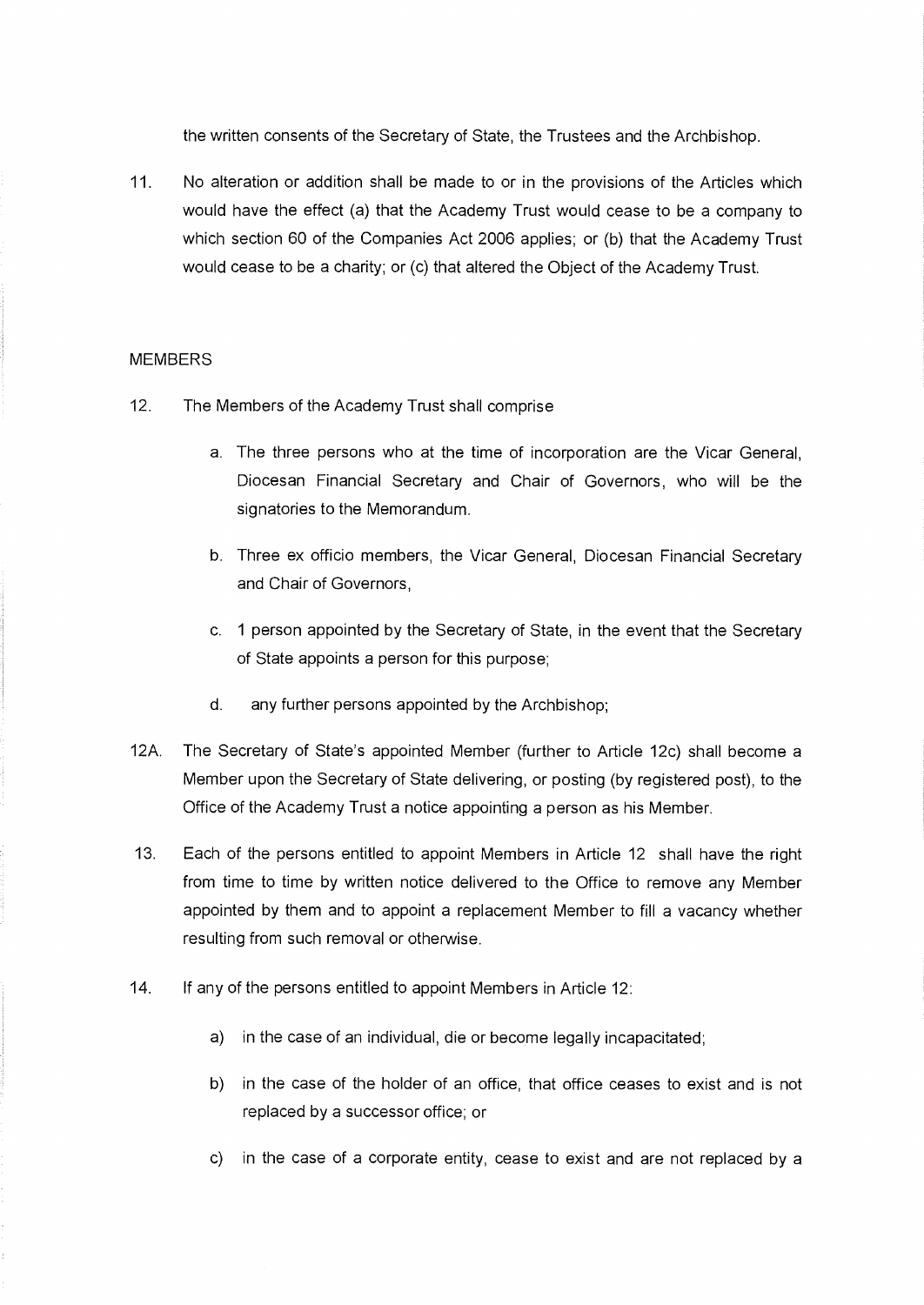successor institution; or

d) becomes insolvent or makes any arrangement or composition with their creditors generally

their right to appoint Members under these Articles shall vest in the remaining Members.

15. Membership will terminate automatically if:

a) a Member (which is a corporate entity) ceases to exist and is not replaced by a successor institution;

b) a Member (which is an individual) dies or becomes incapable by reason of mental disorder, illness or injury of managing and administering his own affairs; Or

c) a Member becomes insolvent or makes any arrangement or composition with that Member's creditors generally.

- 16. Does not apply.
- 17. Every person nominated to be a Member of the Academy Trust shall either sign a written consent to become a Member or sign the register of Members on becoming a Member.
- 18. Any Member may resign provided that after such resignation the number of Members is not less than three. A Member shall cease to be one immediately on the receipt by the Academy Trust of a notice in writing signed by the person or persons entitled to remove him under Articles 13 or 16 provided that no such notice shall take effect when the number of Members is less than three unless it contains or is accompanied by the appointment of a replacement Member.

## GENERAL MEETINGS

19. The Academy Trust shall hold an Annual General Meeting every year in addition to any other meetings in that year, and shall specify the meeting as such in the notices calling it; and not more than fifteen months shall elapse between the date of one Annual General Meeting of the Academy Trust and that of the next. Provided that so long as the Academy Trust holds its first Annual General Meeting within eighteen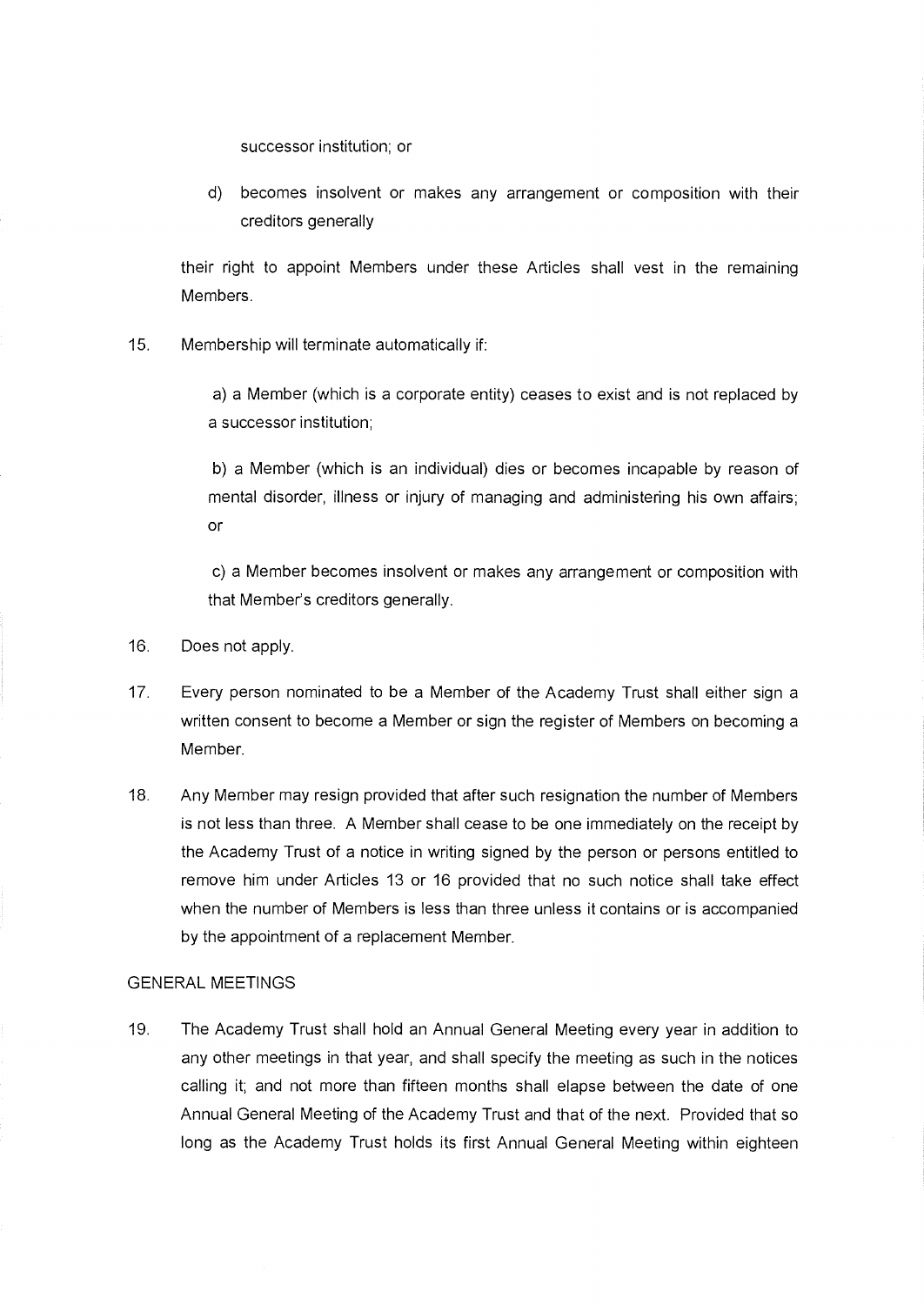months of its incorporation, it need not hold it in the year of its incorporation or in the following year. The Annual General Meeting shall be held at such time and place as the Governors shall appoint. All meetings other than Annual General Meetings shall be called General Meetings.

20. The Governors may call general meetings and, on the requisition of Members pursuant to the provisions of the Companies Act 2006, shall forthwith proceed to convene a general meeting in accordance with that Act. If there are not within the United Kingdom sufficient Governors to call a general meeting, any Governor or any Member of the Academy Trust may call a general meeting.

### NOTICE OF GENERAL MEETINGS

21. General meetings shall be called by at least fourteen clear days' notice but a general meeting may be called by shorter notice if it is so agreed by a majority in number of Members having a right to attend and vote and together representing not less than 90% of the total voting rights at that meeting.

The notice shall specify the time and place of the meeting and the general nature of the business to be transacted and, in the case of an Annual General Meeting, shall specify the meeting as such. The notice shall also state that the Member is entitled to appoint a proxy.

The notice shall be given to all the Members, to the Govemors and auditors.

22. The accidental omission to give notice of a meeting to, or the non-receipt of notice of a meeting by, any person entitled to receive notice shall not invalidate the proceedings at that meeting.

### PROCEEDINGS AT GENERAL MEETINGS.

- 23. No business shall be transacted at any meeting unless a quorum is present. A Member counts towards the quorum by being present either in person or by proxy. Two persons entitled to vote upon the business to be transacted, each being a Member or a proxy of a Member or a duly authorised representative of a Member organisation shall constitute a quorum.
- 24. If a quorum is not present within half an hour from the time appointed for the meeting, or if during a meeting a quorum ceases to be present, the meeting shall stand adjourned to the same day in the next week at the same time and place or to such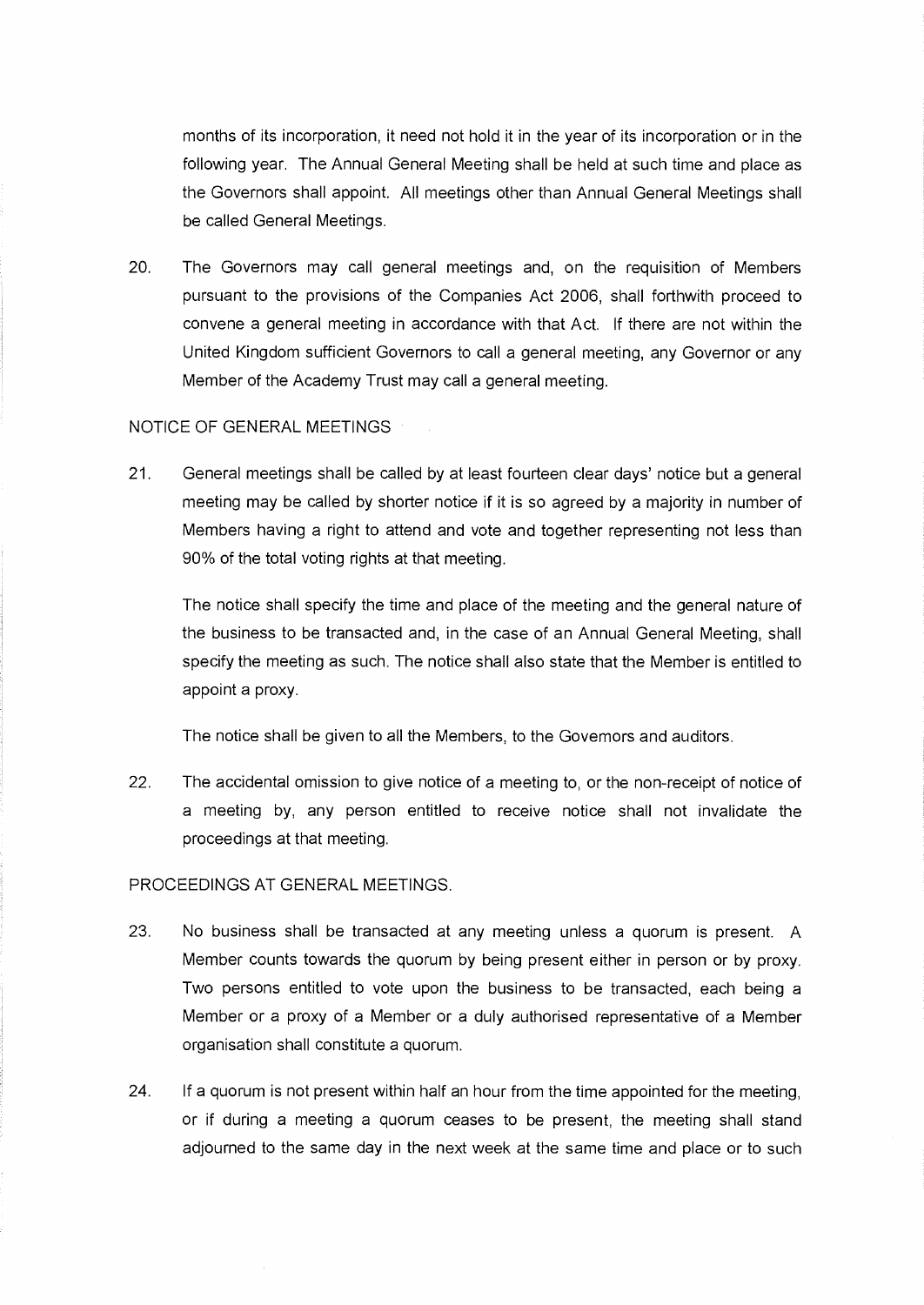time and place as the Governors may determine.

- 25. The chairman, if any, of the Governors or in his absence some other Governor nominated by the Governors shall preside as chairman of the meeting, but if neither the chairman nor such other Governor (if any) be present within fifteen minutes after the time appointed for holding the meeting and willing to act, the Governors present shall elect one of their number to be chairman and, if there is only one Governor present and willing to act, he shall be the chairman.
- 26. If no Governor is willing to act as chairman, or if no Governor is present within fifteen minutes after the time appointed for holding the meeting, the Members present and entitled to vote shall choose one of their number to be chairman.
- 27. A Governor shall, notwithstanding that he is not a Member, be entitled to attend and speak at any general meeting.
- 28. The chairman may, with the consent of a majority of the Members at a meeting at which a quorum is present (and shall if so directed by the meeting), adjourn the meeting from time to time and from place to place, but no business shall be transacted at any adjourned meeting other than the business which might properly have been transacted at the meeting had the adjournment not taken place. When a meeting is adjourned for fourteen days or more, at least seven clear days' notice shall be given specifying the time, date and place of the adjourned meeting and the general nature of the business to be transacted. Otherwise it shall not be necessary to give any such notice.
- 29. A resolution put to the vote of the meeting shall be decided on a show of hands unless before, or on the declaration of the result of the show of hands a poll is duly demanded. Subject to the provisions of the Companies Act 2006, a poll may be demanded:-
	- (a) by the chairman; or
	- (b) by at least tvvo Members having the right to vote at the meeting; or
	- (c) by a Member or Members representing not less than one-tenth of the total voting rights of all the Members having the right to vote at the meeting.
- 30. Unless a poll is duly demanded a declaration by the chairman that a resolution has been carried or carried unanimously, or by a particular majority, or lost, or not carried by a particular majority and an entry to that effect in the minutes of the meeting shall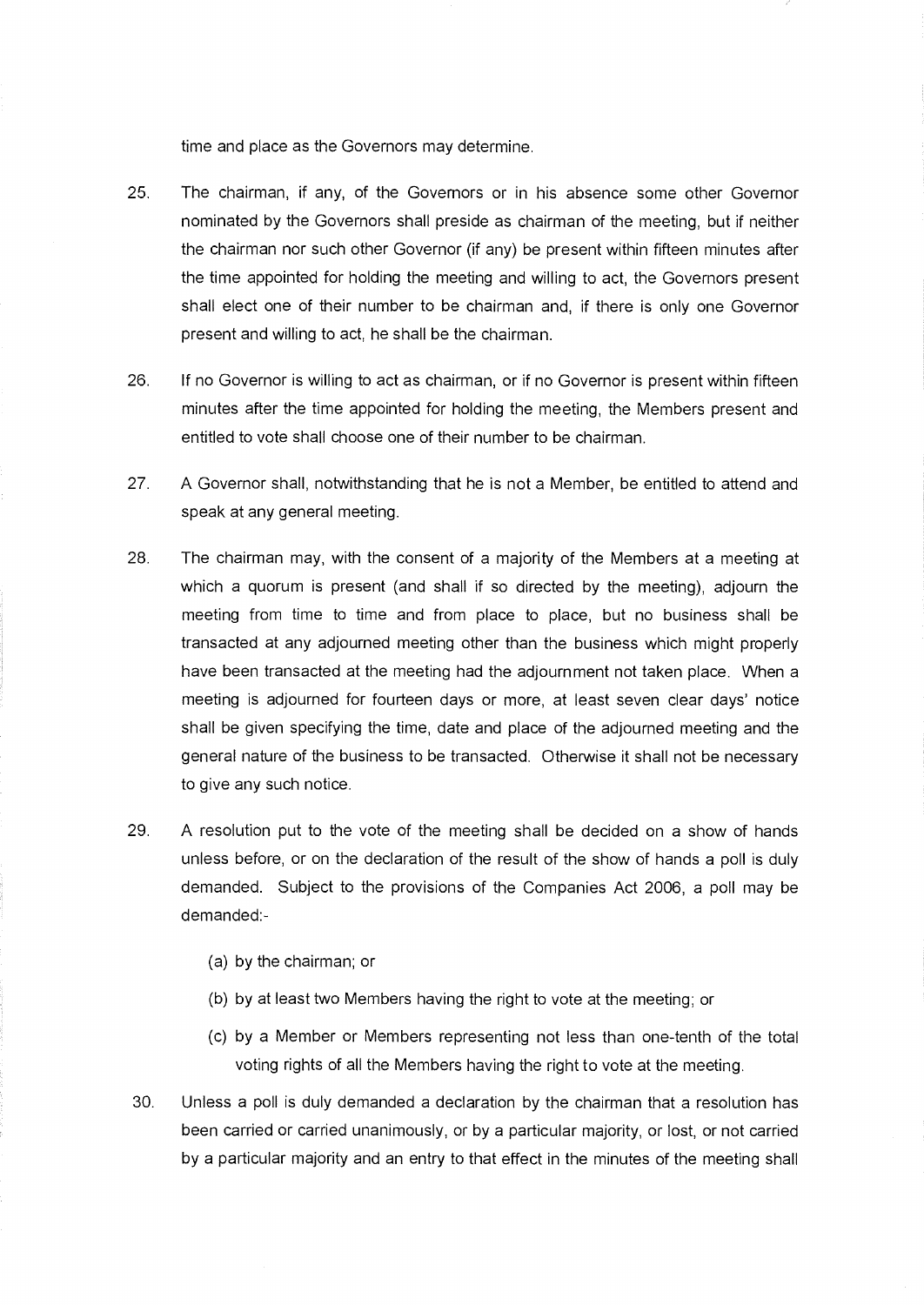be conclusive evidence of the fact without proof of the number or proportion of the votes recorded in favour of or against such resolution.

- 31. The demand for a poll may be withdrawn, before the poll is taken, but only with the consent of the chairman. The withdrawal of a demand for a poll shall not invalidate the result of a show of hands declared before the demand for the poll was made.
- 32. A poll shall be taken as the chairman directs and he may appoint scrutineers (who need not be Members) and fix a time, date and place for declaring the results. The result of the poll shall be deemed to be the resolution of the meeting at which the poll was demanded.
- 33. A poll demanded on the election of the chairman or on a question of adjournment shall be taken immediately. A poll demanded on any other question shall be taken either immediately or at such time, date and place as the chairman directs not being more than thirty days after the poll is demanded. The demand for a poll shall not prevent continuance of a meeting for the transaction of any business other than the question on which the poll is demanded. If a poll is demanded before the declaration of the result of a show of hands and the demand is duly withdrawn, the meeting shall continue as if the demand had not been made.
- 34. No notice need be given of a poll not taken immediately if the time, date and place at which it is to be taken are announced at the meeting at which it is demanded. In other cases at least seven clear days' notice shall be given specifying the time, date and place at which the poll is to be taken.
- 35. A resolution in writing agreed by such number of Members as required if it had been proposed at a general meeting shall be as effectual as if it had been passed at a general meeting duly convened and held provided that a copy of the proposed resolution has been sent to every Member. The resolution may consist of several instruments in the like form each agreed by one or more Members.

# VOTES OF MEMBERS

- 36. On the show of hands every Member present in person shall have one vote. On a poll every Member present in person or by proxy shall have one vote.
- 37. Not used.
- 38. No Member shall be entitled to vote at any general meeting unless all moneys then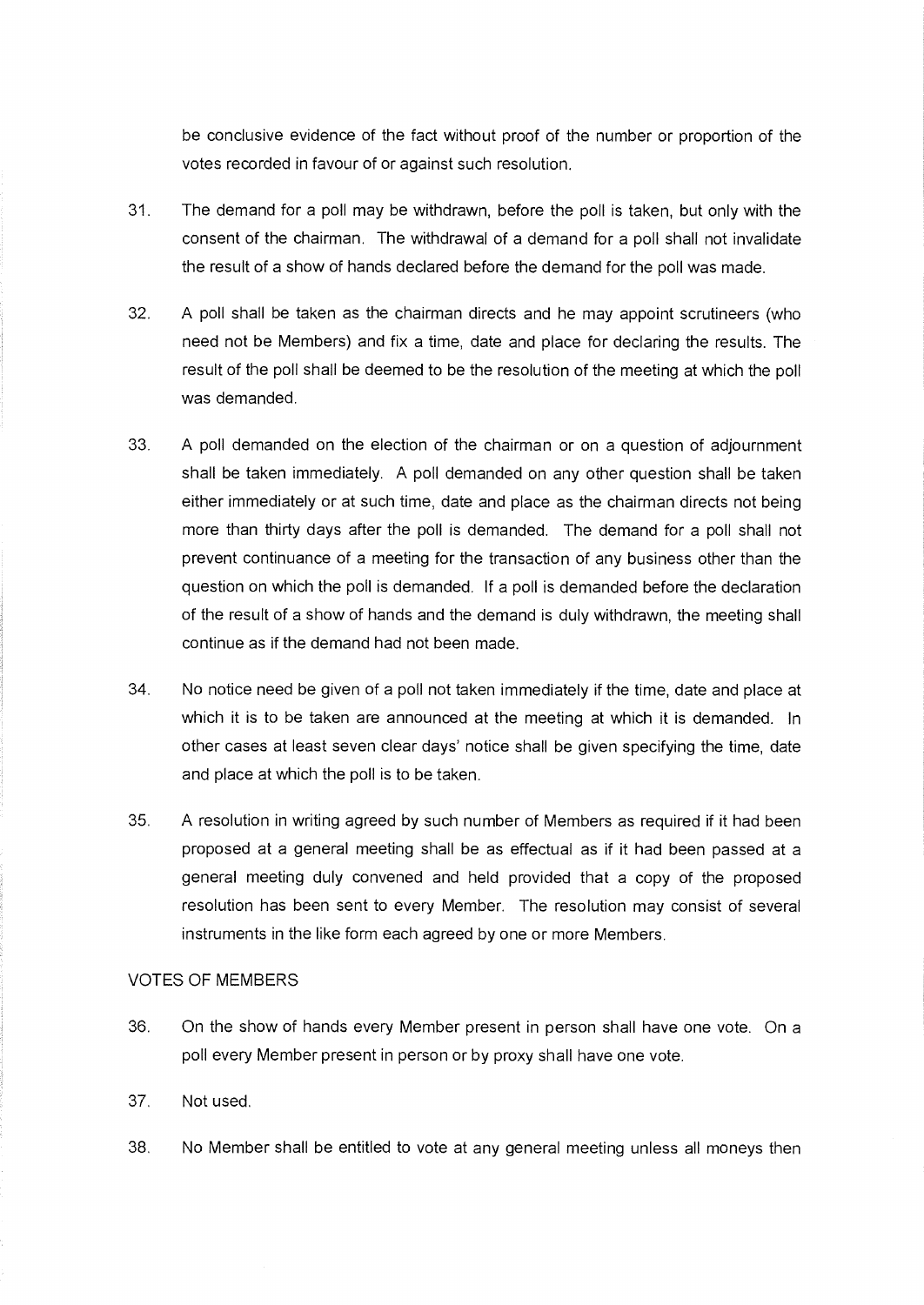payable by him to the Academy Trust have been paid.

- 39. No objections shall be raised to the qualification of any person to vote at any general meeting except at the meeting or adjoumed meeting at which the vote objected to is tendered, and every vote not disallowed at the meeting shall be valid. Any objection made in due time shall be referred to the chairman whose decision shall be final and conclusive.
- 40. An instrument appointing a proxy shall be in writing, signed by or on behalf of the appointer and shall be in the following form (or in a form as near thereto as circumstances allow or in any other form which is usual or which the Govemors nnay approve) -.

"I/VVe, ........, of ........., being a Member/Members of the above named Academy Trust, hereby appoint ...... of ......, or in his absence, ........ of ....... as my/our proxy to vote in my/our name[s] and on my/our behalf at the annual general meeting/ general meeting of the Academy Trust to be held on .....20[ ], and at any adjoumment thereof.

Signed on ..... 20[ ]"

41. Where it is desired to afford Members an opportunity of instructing the proxy how he shall act the instrument appointing a proxy shall be in the following form (or in a form as near thereto as circumstances allow or in any other form which is usual or which the Governors may approve)-

> "I/We, ......., of ......., being a Member/Members of the above-named Academy Trust, hereby appoint  $\dots$  of  $\dots \dots$ , or in his absence,  $\dots \dots$  of  $\dots \dots$ , as my/our proxy to vote in my/our name[s] and on my/our behalf at the annual general meeting/ general meeting of the Academy Trust, to be held on .... 20[ ], and at any adjournment thereof.

This form is to be used in respect of the resolutions mentioned below as follows:

Resolution No. 1 \*for\* against

Resolution No. 2 \*for \* against.

Strike out whichever is not desired.

Unless otherwise instructed, the proxy may vote as he thinks fit or abstain from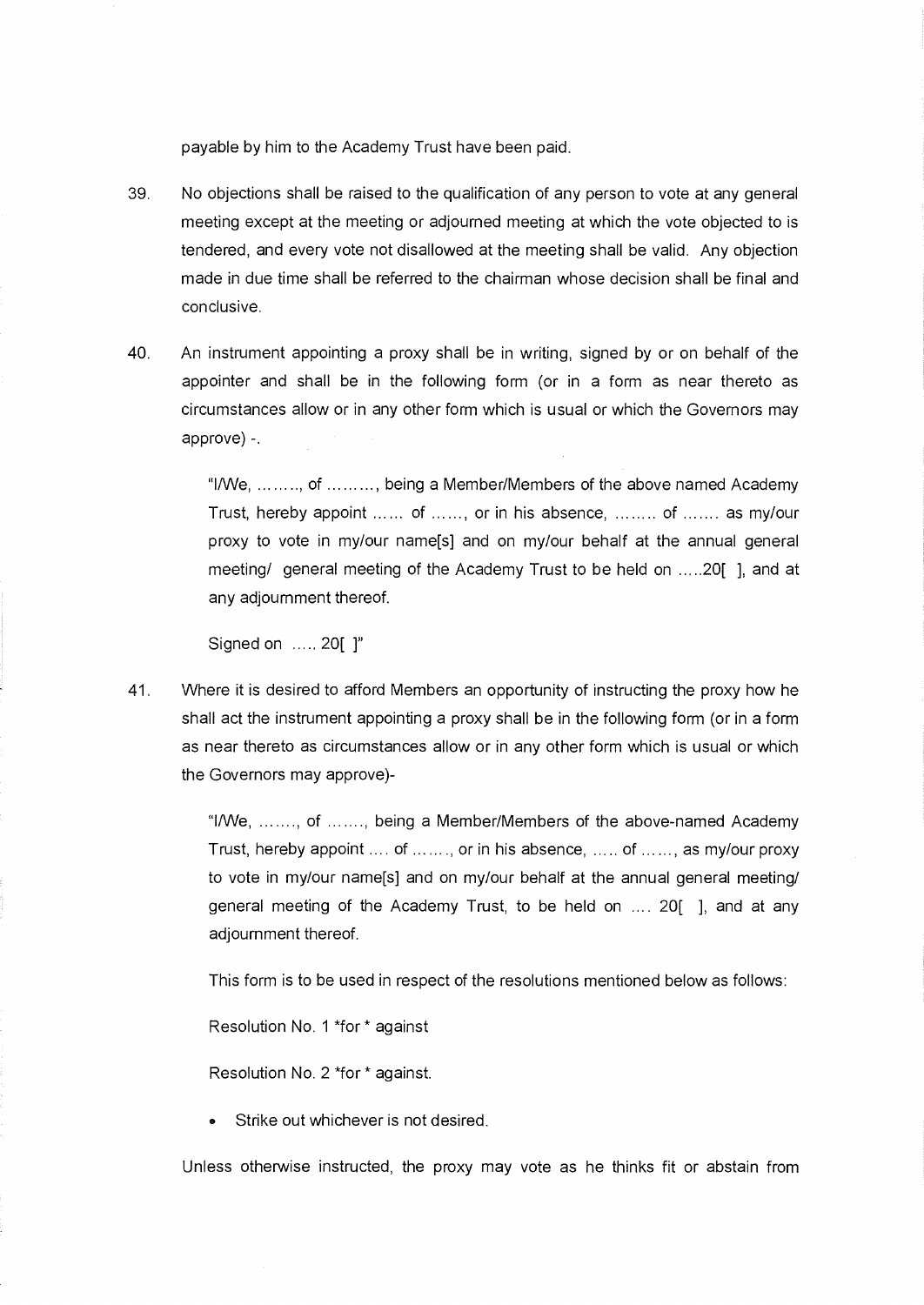voting.

Signed on .... 20[ I"

42. The instrument appointing a proxy and any authority under which it is signed or a copy of such authority certified by a notary or in some other way approved by the Govemors may -

> (a) be deposited at the office or at such other place within the United Kingdom as is specified in the notice convening the meeting or in any instrument of proxy sent out by the Academy Trust in relation to the meeting not less than 48 hours before the time for holding the meeting or adjoumed meeting at which the person named in the instrument proposes to vote, or

> (b) in the case of a poll taken more than 48 hours after it is demanded, be deposited as aforesaid after the poll has been demanded and not less than 24 hours before the time appointed for the taking of the poll;

> (c) where the poll is not taken forthwith but is taken not more than 48 hours after it was demanded, be delivered at the meeting at which the poll was demanded to the chairman or to the Secretary or to any Governor;

and an instrument of proxy which is not deposited or delivered in a manner so permitted shall be invalid.

- 43. A vote given or poll demanded by proxy or by the duly authorised representative of a corporation shall be valid notwithstanding the previous determination of the authority of the person voting or demanding a poll unless notice of the determination was received by the Academy Trust at the office or at such other place at which the instrument of proxy was duly deposited before the commencement of the meeting or adjourned meeting at which the vote given or the poll demanded or (or in the case of a poll taken otherwise than on the same day as the meeting or adjourned meeting) the time appointed for taking the poll.
- 44. Any organisation which is a Member of the Academy Trust may by resolution of its board of directors or other governing body authorise such person as it thinks fit to act as its representative at any meeting of the Academy Trust, and the person so authorised shall be entitled to exercise the same powers on behalf of the organisation which he represents as that organisation could exercise if it were an individual Member of the Academy Trust.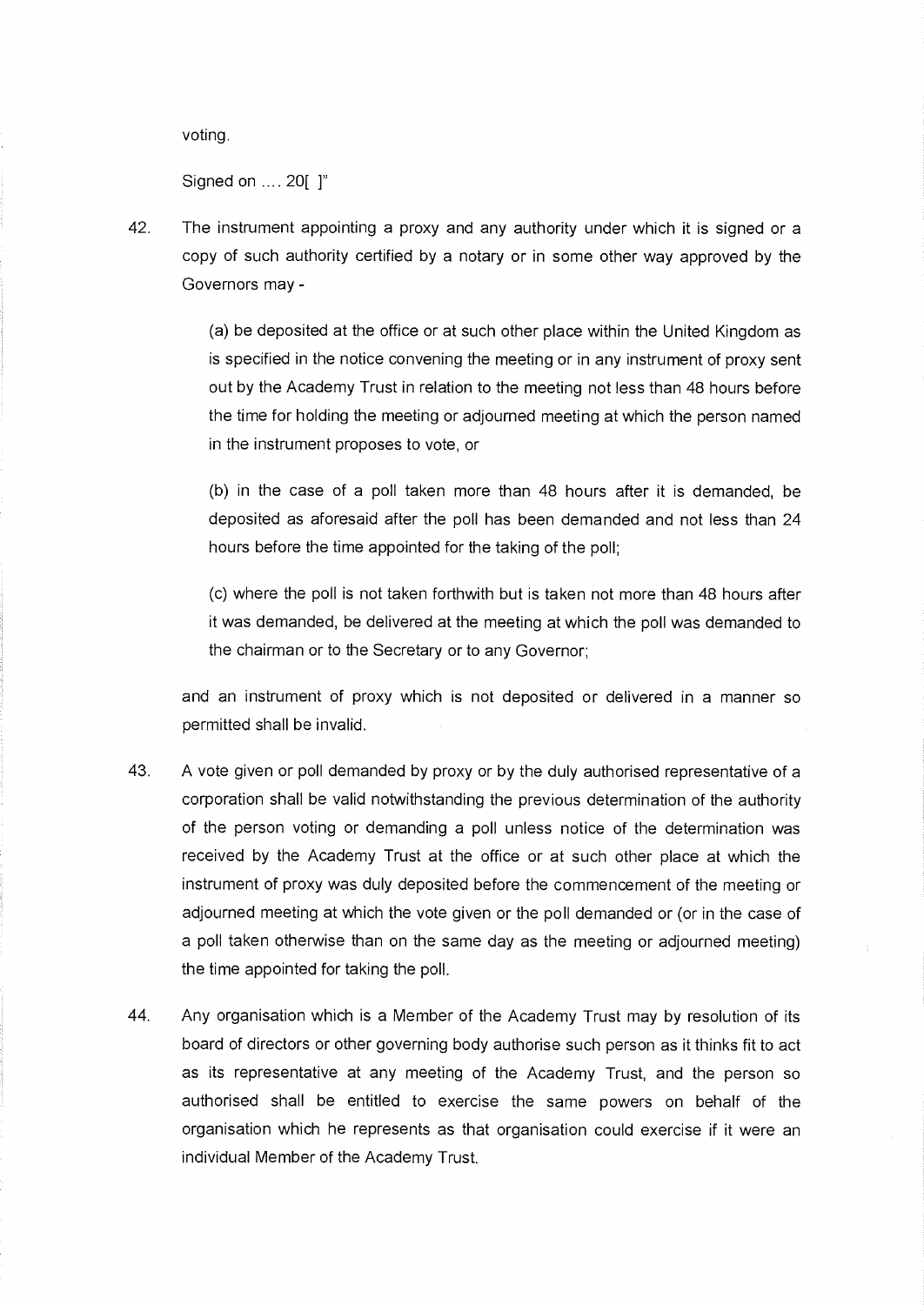# **GOVERNORS**

- 45. The number of Governors shall be not less than three but (unless otherwise determined by ordinary resolution) shall not be subject to any maximum.
- 45A. All Governors shall upon their appointment or election give a written undertaking to the Trustees and the Archbishop to uphold the Object of the Academy Trust.
- 46. Subject to Articles 48-49 and 64, the Academy Trust shall have the following Govemors:
	- a. Eight Foundation Governors, appointed under Article 50
	- b. Two Staff Governors, appointed under Article 50A;
	- c. One Local Governor, appointed under Article 51;
	- d. Two Parent Govemors elected or appointed under Articles 53-58;
	- e. the Principal;
	- f. any Additional Governors, if appointed under Article 62, 62A or 68A; and
	- g. any Further Govemors, if appointed under Article 63 or Article 68A;
- 47. The Academy Trust may also have up to two Co-opted Governors appointed under Article 59.
- 48. The first Governors shall be those persons named in the statement delivered pursuant to sections 9 and 12 of the Companies Act 2006.
- 49. Future Governors shall be appointed or elected, as the case may be, under these Articles. Where it is not possible for such a Governor to be appointed or elected due to the fact that an Academy has not yet been established or the Principal has not been appointed, then the relevant Article or part thereof shall not apply.

### APPOINTMENT OF GOVERNORS

- 50. The Archbishop shall appoint eight Foundation Governors.
- 50A. The Governing Body may appoint Staff Govemors through such process as they may determine, provided that the total number of Governors (including the Principal) who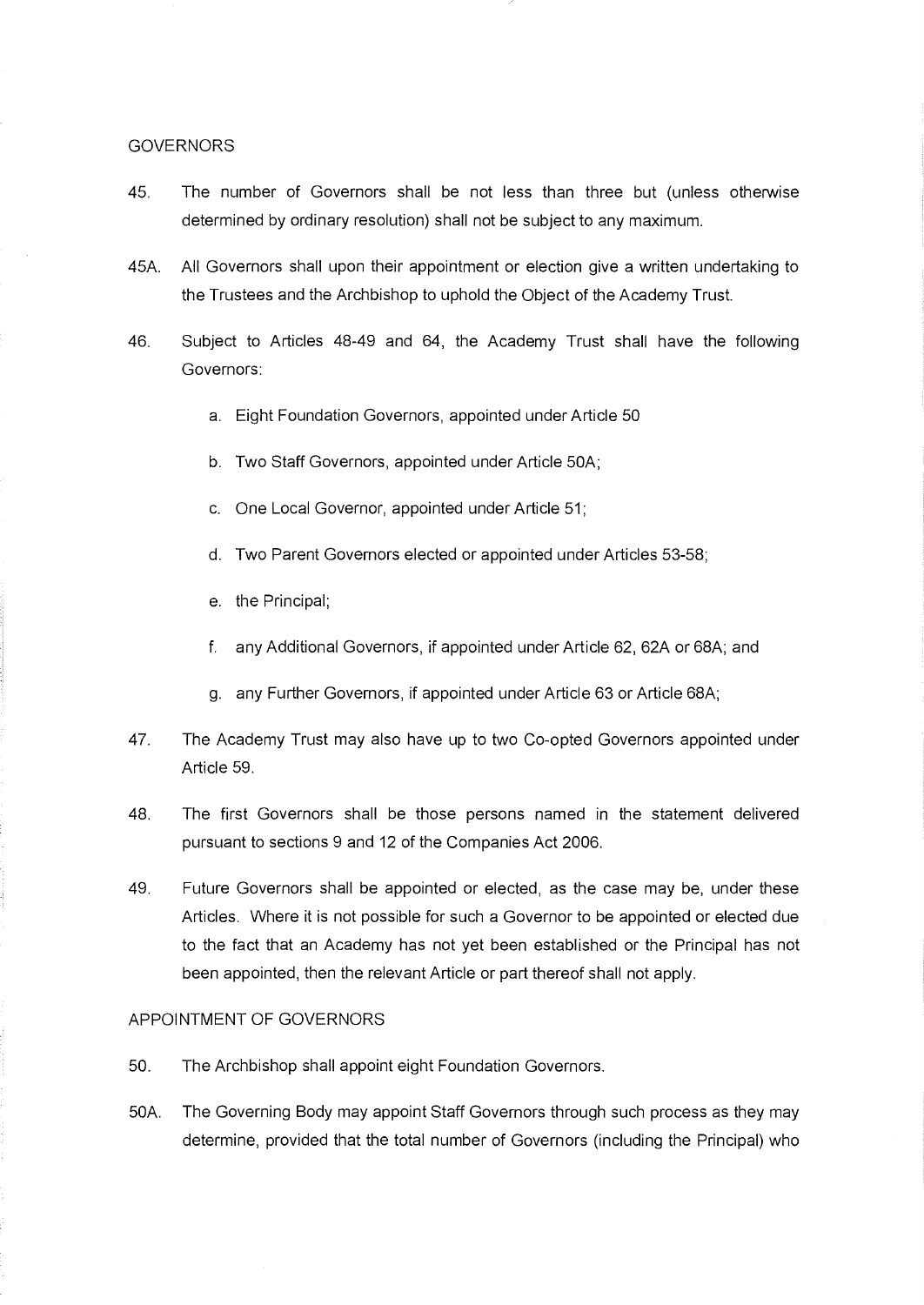are employees of the Academy Trust does not exceed one third of the total number of Governors and Article 58A shall apply.

- 51. The Governing Body may appoint one Local Governor.
- 52. The Principal shall be treated for all purposes as being an ex officio Governor.
- 53. Subject to Article 57, the Parent Governors shall be elected by parents of registered pupils at the Academy. A Parent Governor must be a parent of a pupil at the Academy at the time when he is elected.
- 54. The Governing Body shall make all necessary arrangements for, and determine all other matters relating to, an election of Parent Governors, including any question of whether a person is a parent of a registered pupil at the Academy. Any election of Parent Governors which is contested shall be held by secret ballot.
- 55. The arrangements made for the election of a Parent Governor shall provide for every person who is entitled to vote in the election to have an opportunity to do so by post or, if he prefers, by having his ballot paper returned to the Academy Trust by a registered pupil at the Academy.
- 56. Where a vacancy for a Parent Governor is required to be filled by election, the Goveming Body shall take such steps as are reasonably practical to secure that every person who is known to them to be a parent of a registered pupil at the Academy is informed of the vacancy and that it is required to be filled by election, informed that he is entitled to stand as a candidate, and vote at the election, and given an opportunity to do so.
- 57. The number of Parent Governors required shall be made up by Parent Governors appointed by the Governing Body if the number of parents standing for election is less than the number of vacancies.
- 58. In appointing a Parent Governor the Governing Body shall appoint a person who is the parent of a registered pupil at the Academy; or where it is not reasonably practical to do so, a person who is the parent of a child of compulsory school age.
- 58A. The Staff Governors shall be elected by a secret ballot of all staff employed under a contract of employment or a contract for services or otherwise engaged to provide services to the Academy (excluding the Principal). All arrangements for the calling and the conduct of the election and resolution of questions as to whether any person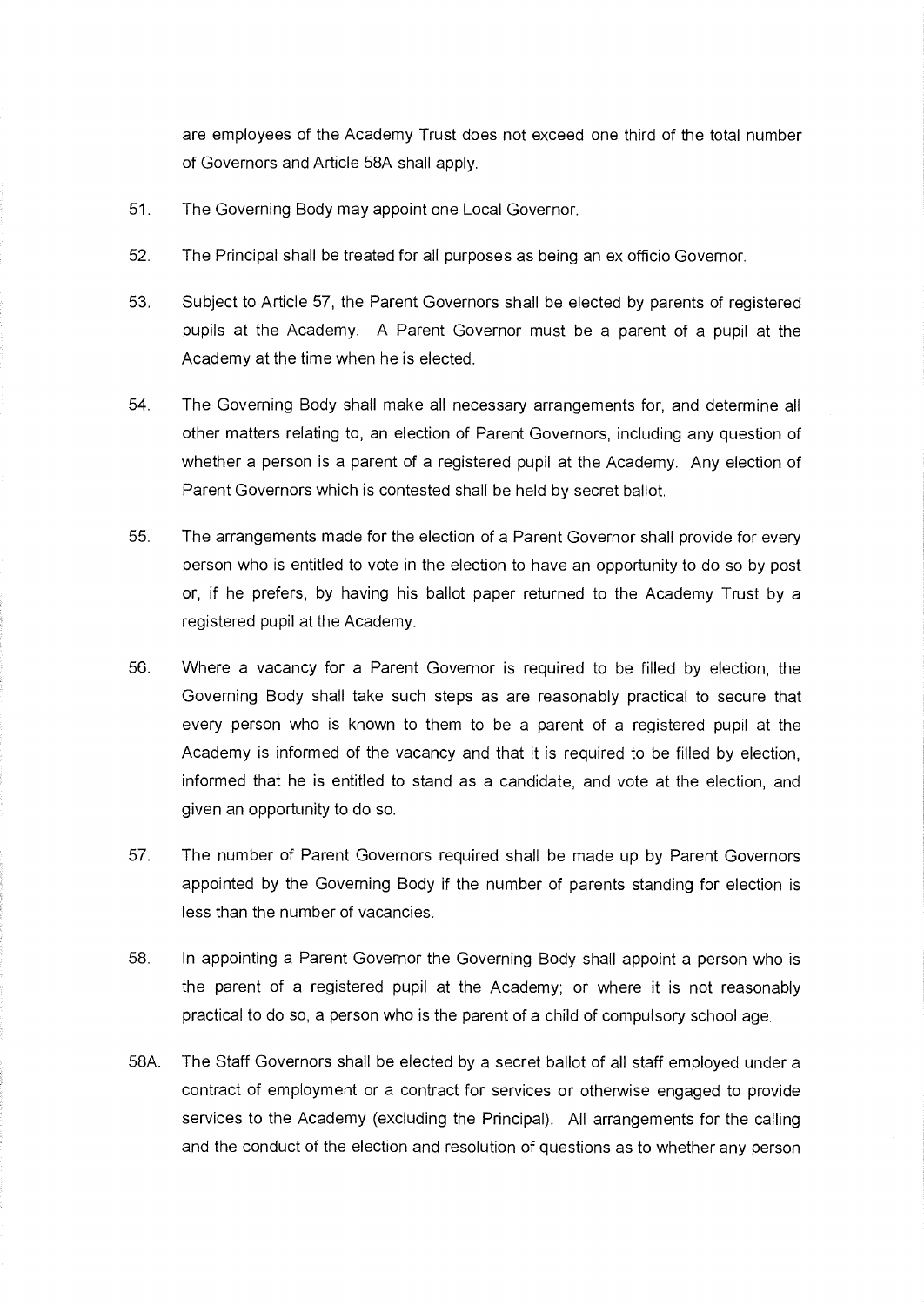is an eligible candidate shall be determined by the Governors. If a Staff Governor ceases to work at the Academy then he shall be deemed to have resigned and shall cease to be a Governor automatically on termination of his work at the Academy. Any election of a Staff Governor which is contested shall be held by secret ballot.

58B. The first Parent Governors and Staff Governors shall be those people who filled those positions on the Governing Body of the predecessor St Columba's Catholic Boys' School at its closure (provided they remain eligible under these Articles) who shall become Governors of the Academy on the opening of the Academy as Parent or Staff Governors (as the case may be) for the remainder of the terms of office for which they were elected to the predecessor Governing Body.

#### CO-OPTED GOVERNORS

59. The Governors may appoint up to 2 Co-opted Governors provided that if any such Governors are appointed the number of Foundation Governors permitted by Articles 46 and 50 shall increase proportionately to ensure that the number of Foundation Governors always exceeds the total number of other governors by at least two. A 'Co-opted Governor' means a person who is appointed to be a Governor by being Co-opted by Governors who have not themselves been so appointed. The Governors may not co-opt an employee of the Academy Trust as a Co-opted Governor if thereby the number of Governors who are employees of the Academy Trust would exceed one third of the total number of Governors (including the Principal).

### APPOINTMENT OF ADDITIONAL GOVERNORS

60. The Secretary of State may give a warning notice to the Governors which he shall copy to the Archbishop and Trustees where he is satisfied—

- i) that the standards of performance of pupils at the Academy are unacceptably low, or
- ii) that there has been a serious breakdown in the way the Academy is managed or governed, or
- iii) that the safety of pupils or staff of the Academy is threatened (whether by a breakdown of discipline or otherwise).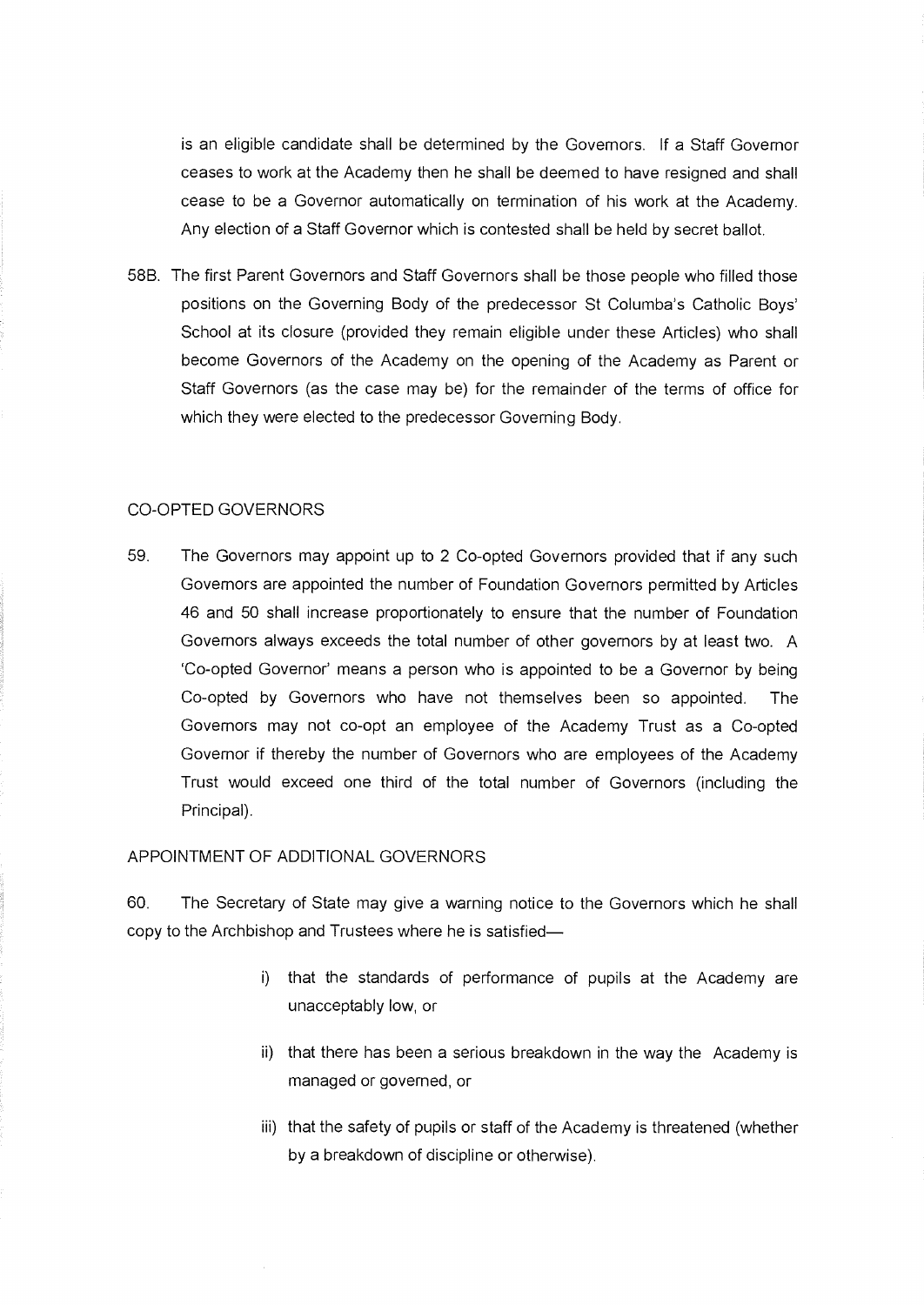61. For the purposes of Article 60 a 'warning notice' is a notice in writing by the Secretary of State to the Academy Trust delivered to the Office setting out—

a) the matters referred to in Article 60;

b) the action which he requires the Governors to take in order to remedy those matters; and

c) the period within which that action is to be taken by the Governors ('the compliance period').

62. The Secretary of State may appoint such Additional Governors as he thinks fit (after consultation with the Trustees and the Archbishop) if the Secretary of State has:

a) given the Governors a waming notice in accordance with Article 60; and

b) the Govemors have failed to comply, or secure compliance, with the notice to the Secretary of State's satisfaction within the compliance period.

- 62A The Secretary of State may also appoint such Additional Governors (after consultation with the Trustees and the Archbishop) where following an Inspection by the Chief Inspector in accordance with the Education Act 2005 (an "Inspection") the Academy Trust receives an Ofsted grading (being a grade referred to in The Framework for School Inspection or any modification or replacement of that document for the time being in force) which amounts to a drop, either from one Inspection to the next Inspection or between any two Inspections carried out within a 5 year period, of two Ofsted grades. For the purposes of the foregoing the grade received by St Columba's Catholic Boys' School shall be regarded as the grade received by the Academy.
- 63. The Secretary of State may also appoint such Further Governors as he thinks fit (after consultation with the Trustees and the Archbishop) if a Special Measures Termination Event (as defined in the Funding Agreement) occurs in respect of the Academy.
- 64. Within 5 days of the Secretary of State appointing any Additional or Further Governors in accordance with Articles 62, 62A or 63, any Governors appointed under Articles 50 and 51 and holding office immediately preceding the appointment of such Govemors, shall resign immediately and the Archbishop's and Governors' power to appoint Governors under Articles 50 and 51 shall remain suspended until the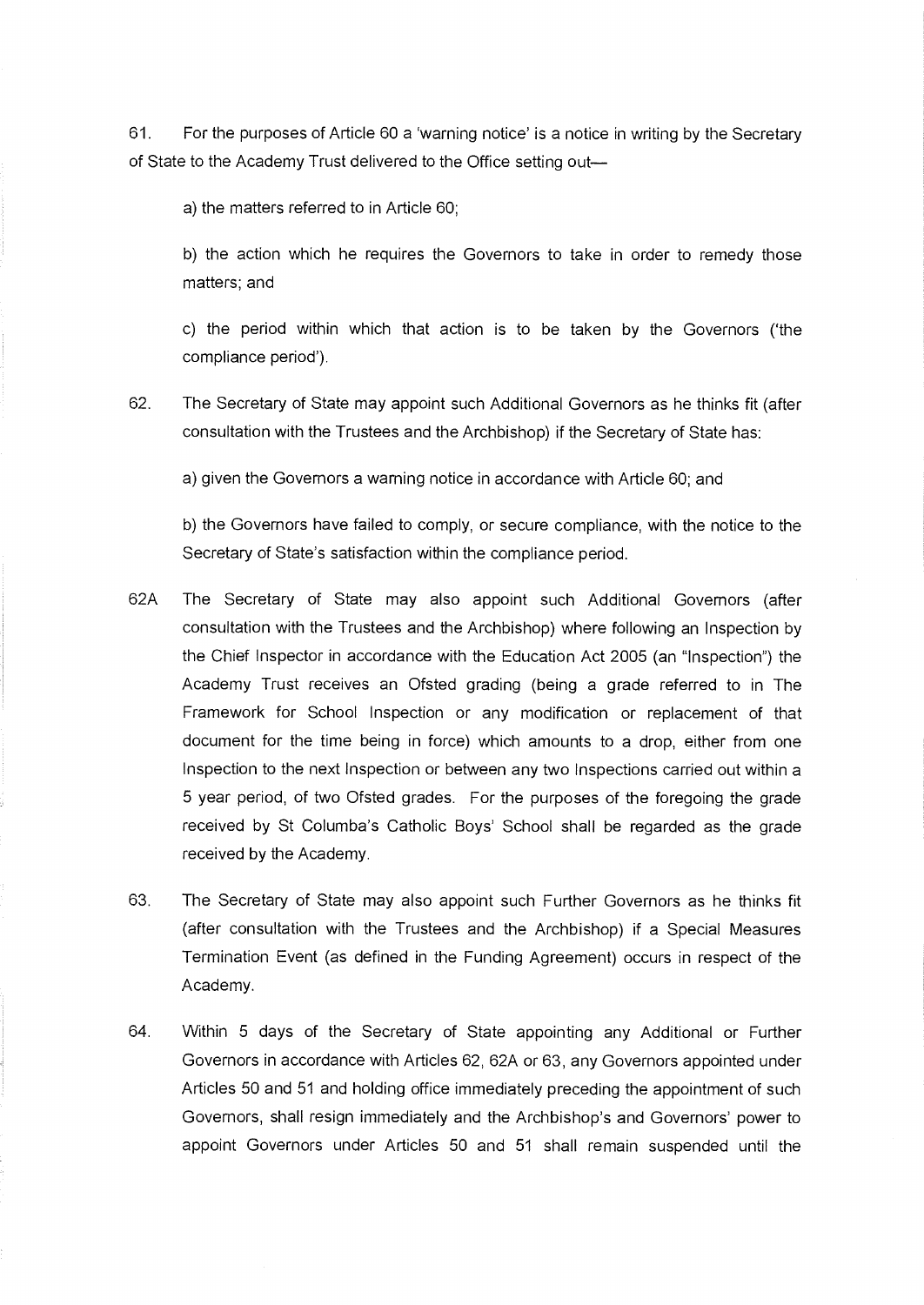Secretary of State removes one or more of the Additional or Further Governors.

# TERM OF OFFICE

65. The term of office for any Govemor shall be 4 years, save that this time limit shall not apply to the Principal. Subject to remaining eligible to be a particular type of Govemor, any Govemor may be re-appointed or re-elected for up to three terms in total.

# RESIGNATION AND REMOVAL

- 66. A Governor shall cease to hold office if he resigns his office by notice to the Academy Trust (but only if at least three Governors will remain in office when the notice of resignation is to take effect).
- 67. A Govemor shall cease to hold office if he is removed by the person or persons who appointed him. This Article does not apply in respect of a Parent Governor.
- 68. Where a Governor resigns his office or is removed from office, the Governor or, where he is removed from office, those removing him, shall give written notice thereof to the Secretary.
- 68A. Where an Additional or Further Governor appointed pursuant to Articles 62, 62A or 63 ceases to hold office as a Govemor for any reason, other than being removed by the Secretary of State, the Secretary of State shall be entitled to appoint an Additional or Further Governor in his place.

# DISQUALIFICATION OF GOVERNORS

- 69. No person shall be qualified to be a Governor unless he is aged 18 or over at the date of his election or appointment. No current pupil of the Academy shall be a Govemor.
- 70. A Governor shall cease to hold office if he becomes incapable by reason of mental disorder, illness or injury of managing or administering his own affairs.
- 71. A Governor shall cease to hold office if he is absent without the permission of the Govemors from all their meetings held within a period of six months and the Governors resolve that his office be vacated.
- 72. A person shall be disqualified from holding or continuing to hold office as a Governor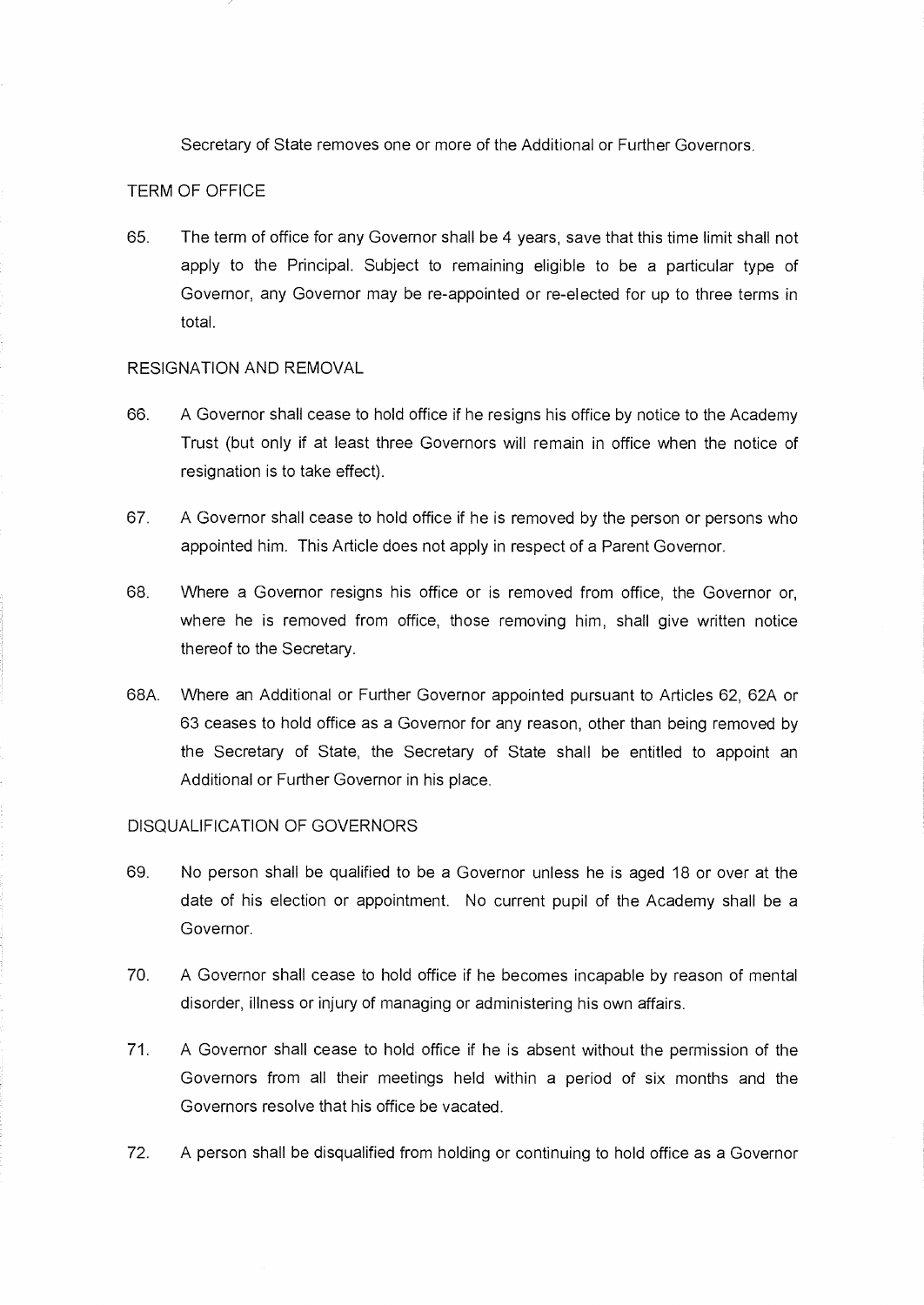a) his estate has been sequestrated and the sequestration has not been discharged, annulled or reduced; or

b) he is the subject of a bankruptcy restrictions order or an interim order.

- 73. A person shall be disqualified from holding or continuing to hold office as a Governor at any time when he is subject to a disqualification order or a disqualification undertaking under the Company Directors Disqualification Act 1986 or to an order made under section 429(2)(b) of the Insolvency Act 1986 (failure to pay under county court administration order).
- 74. A Governor shall cease to hold office if he ceases to be a Governor by virtue of any provision in the Companies Act 2006 or is disqualified from acting as a trustee by virtue of section 72 of the Charities Act 1993 (or any statutory re-enactment or modification of that provision).
- 75. A person shall be disqualified from holding or continuing to hold office as a Governor if he has been removed from the office of charity trustee or trustee for a charity by an order made by the Charity Commission or the High Court on the grounds of any misconduct or mismanagement in the administration of the charity for which he was responsible or to which he was privy, or which he by his conduct contributed to or facilitated.
- 76. A person shall be disqualified from holding or from continuing to hold office as a Govemor at any time when he is:

a) included in the list kept by the Secretary of State under section 1 of the Protection of Children Act 1999; or

b) disqualified from working with children in accordance with Section 35 of the Criminal Justice and Court Services Act 2000; or

c) barred from regulated activity relating to children (within the meaning of section 3(2) of the Safeguarding Vulnerable Groups Act 2006)

77. A person shall be disqualified from holding or continuing to hold office as a Governor if he is a person in respect of whom a direction has been made under section 142 of the Education Act 2002 or is subject to any prohibition or restriction which takes

if—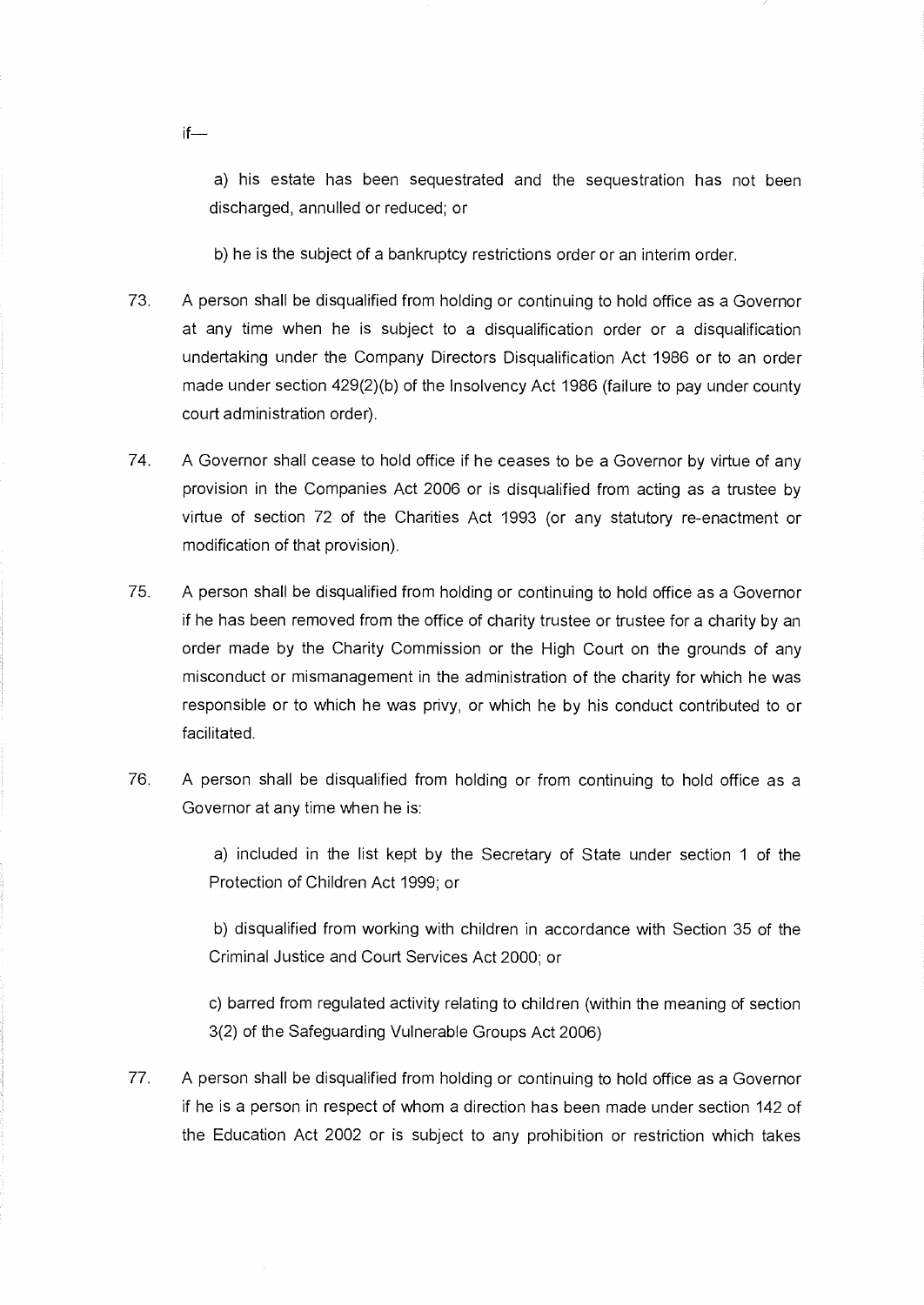effect as if contained in such a direction.

- 78. A person shall be disqualified from holding or continuing to hold office as a Governor where he has, at any time, been convicted of any criminal offence, excluding any that have been spent under the Rehabilitation of Offenders Act 1974 as amended, and excluding any offence for which the maximum sentence is a fine or a lesser sentence except where a person has been convicted of any offence which falls under section 72 of the Charities Act 1993.
- 79. After the Academy has opened, a person shall be disqualified from holding or continuing to hold office as a Govemor if he has not provided to the chairman of the Govemors a criminal records certificate at an enhanced disclosure level under section 113B of the Police Act 1997. In the event that the certificate discloses any information which would in the opinion of either the chairman or the Principal confirm their unsuitability to work with children that person shall be disqualified. If a dispute arises as to whether a person shall be disqualified, a referral shall be made to the Secretary of State to determine the matter. The determination of the Secretary of State shall be final.
- 80. Where, by virtue of these Articles a person becomes disqualified from holding, or continuing to hold office as a Governor; and he is, or is proposed, to become such a Governor, he shall upon becoming so disqualified give written notice of that fact to the Secretary.
- 81. Articles 69 to 80 and Articles 98-99 also apply to any member of any committee of the Governors who is not a Governor.

### SECRETARY TO THE GOVERNORS

82. The Secretary shall be appointed by the Governors for such term, at such remuneration and upon such conditions as they may think fit; and any Secretary so appointed may be removed by them. The Secretary shall not be a Governor or a Principal. Notwithstanding this Article, the Governors may, where the Secretary fails to attend a meeting of theirs, appoint any one of their number or any other person to act as Secretary for the purposes of that meeting.

#### CHAIRMAN AND VICE-CHAIRMAN OF THE GOVERNORS

83. The Governors shall each school year, at their first meeting in that year, elect a chairman and a vice-chairman from among their number. A Govemor who is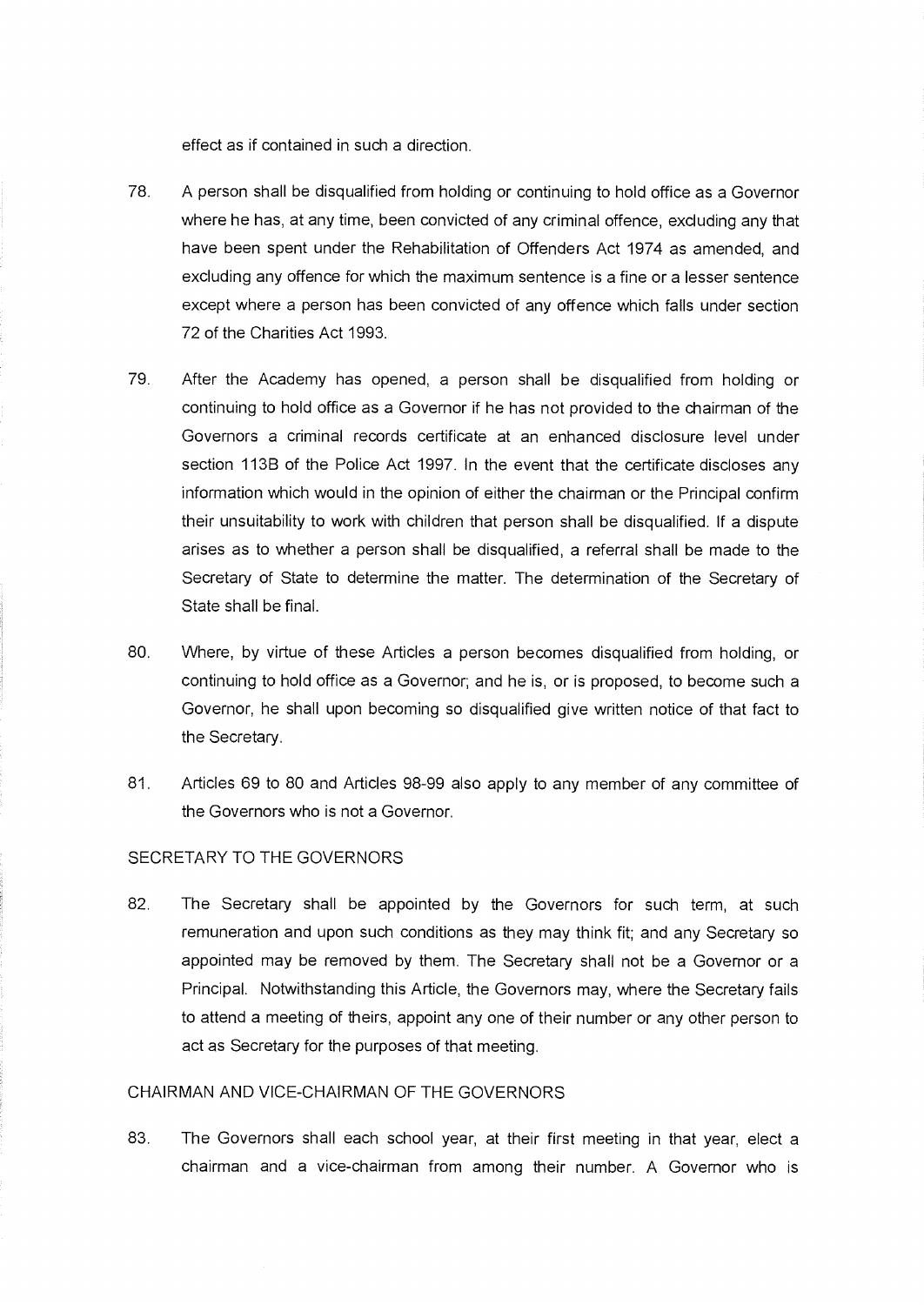employed by the Academy Trust shall not be eligible for election as chairman or vicechairman.

- 84. Subject to Article 85, the chairman or vice-chairman shall hold office as such until his successor has been elected in accordance with Article 86.
- 85. The chairman or vice-chairman may at any time resign his office by giving notice in writing to the Secretary, who shall immediately inform the Archbishop. The chairman or vice-chairman shall cease to hold office if
	- a) he ceases to be a Governor;
	- b) he is employed by the Academy Trust;
	- c) he is removed from office in accordance with these Articles; or

in the case of the vice-chairman, he is elected in accordance with these Articles to fill a vacancy in the office of chairman.

- 86. Where by reason of any of the matters referred to in Article 85, a vacancy arises in the office of chairman or vice-chairman, the Governors shall at their next meeting elect one of their number to fill that vacancy.
- 87. Where the chairman is absent from any meeting or there is at the time a vacancy in the office of the chairman, the vice-chairman shall act as the chair for the purposes of the meeting.
- 88. Where in the circumstances referred to in Article 87 the vice-chairman is also absent from the meeting or there is at the time a vacancy in the office of vice-chairman, the Govemors shall elect one of their number to act as a chairman for the purposes of that meeting, provided that the Governor elected shall not be a person who is employed by the Academy Trust.
- 89. The Secretary shall act as chairman during that part of any meeting at which the chairman is elected.
- 90. Any election of the chairman or vice-chairman which is contested shall be held by secret ballot.
- 91. The Governors may remove the chairman or vice-chairman from office in accordance with these Articles.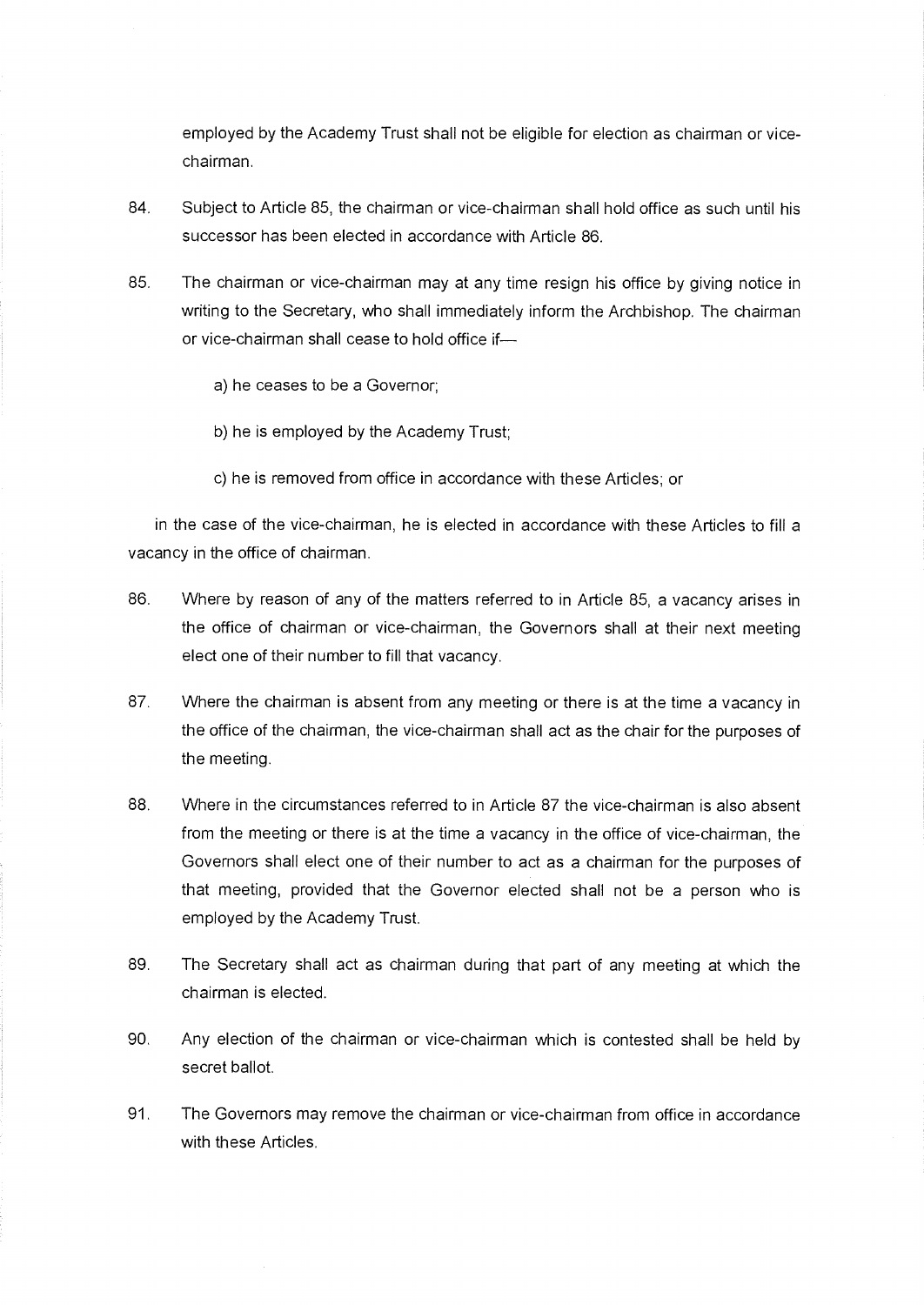92. A resolution to remove the chairman or vice-chairman from office which is passed at a meeting of the Governors shall not have effect unless—

> a) it is confirmed by a resolution passed at a second meeting of the Governors held not less than fourteen days after the first meeting; and

> b) the matter of the chairman's or vice-chairman's removal from office is specified as an item of business on the agenda for each of those meetings.

93. Before the Governors resolve at the relevant meeting on whether to confirm the resolution to remove the chairman or vice-chairman from office, the Governor or Govemors proposing his removal shall at that meeting state their reasons for doing so and the chairman or vice-chairman shall be given an opportunity to make a statement in response.

# POWERS OF GOVERNORS

- 94. Subject to provisions of the Companies Act 2006, the Articles and to any directions given by special resolution, the business of the Academy Trust shall be managed by the Governors who may exercise all the powers of the Academy Trust. No alteration of the Articles and no such direction shall invalidate any prior act of the Governors which would have been valid if that alteration had not been made or that direction had not been given. The powers given by this Article shall not be limited by any special power given to the Governors by the Articles and a meeting of Governors at which a quorum is present may exercise all the powers exercisable by the Govemors.
- 95. In addition to all powers hereby expressly conferred upon them and without detracting from the generality of their powers under the Articles the Governors shall have the following powers, namely:

a) to expend the funds of the Academy Trust in such manner as they shall consider most beneficial for the achievement of the Object and to invest in the name of the Academy Trust such part of the funds as they may see fit and to direct the sale or transposition of any such investments and to expend the proceeds of any such sale in furtherance of the Object; and

b) to enter into contracts on behalf of the Academy Trust.

96. In the exercise of their powers and functions, the Govemors may consider any advice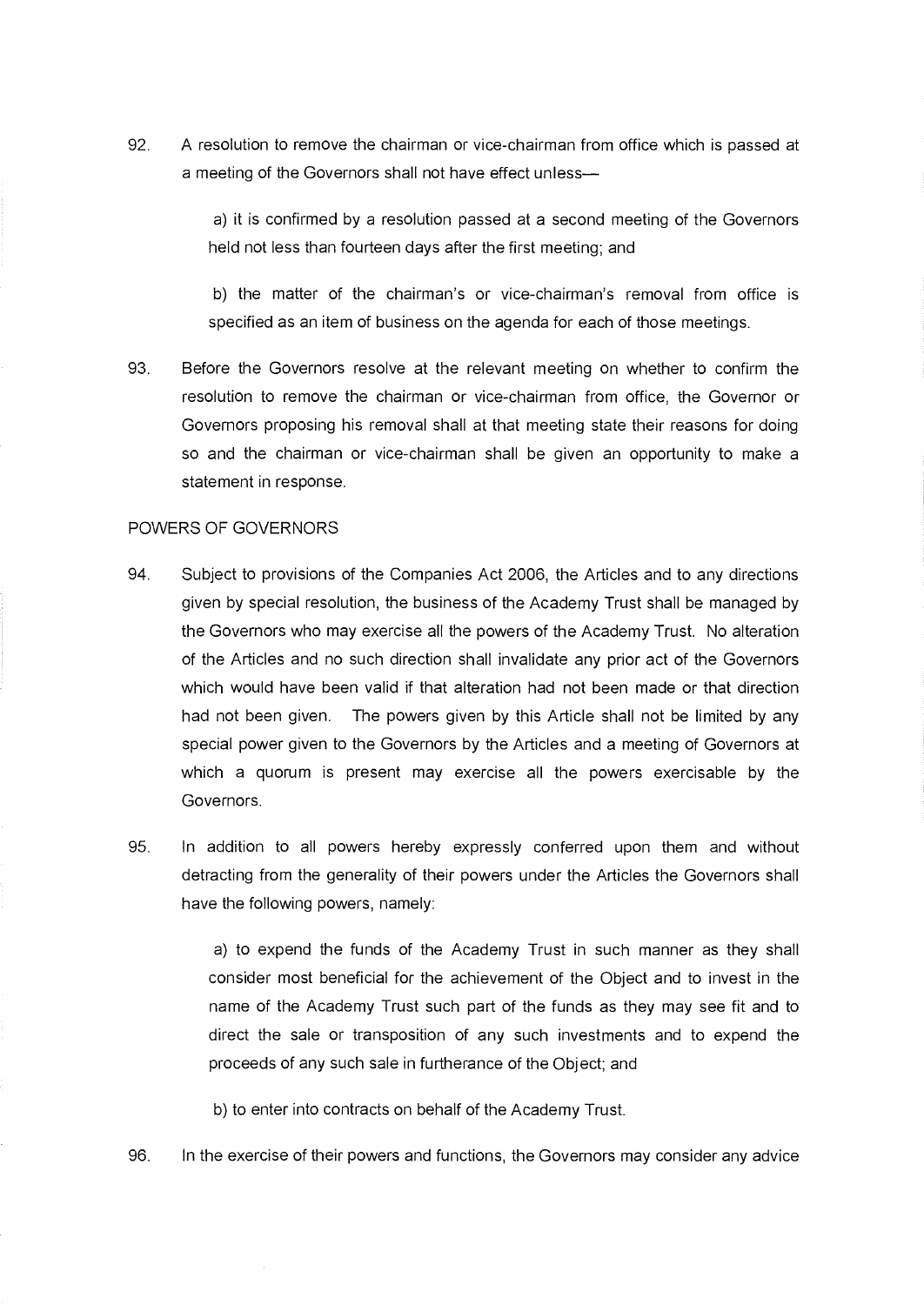given by the Principal and any other executive officer.

97. Any bank account in which any money of the Academy Trust is deposited shall be operated by the Governors in the name of the Academy Trust. All cheques and orders for the payment of money from such an account shall be signed by at least two signatories authorised by the Governors.

# CONFLICTS OF INTEREST

- 98. Any Governor who has or can have any direct or indirect duty or personal interest (including but not limited to any Personal Financial Interest) which conflicts or may conflict with his duties as a Governor shall disclose that fact to the Governors as soon as he becomes aware of it. A Governor must absent himself from any discussions of the Governors in which it is possible that a conflict will arise between his duty to act solely in the interests of the Academy Trust and any duty or personal interest (including but not limited to any Personal Financial Interest).
- 99. For the purpose of Article 98, a Governor has a Personal Financial Interest in the employment or remuneration of, or the provision of any other benefit to, that Governor as permitted by and as defined by articles 6.5-6.9.

### THE MINUTES

100. The minutes of the proceedings of a meeting of the Governors shall be drawn up and entered into a book kept for the purpose by the person acting as Secretary for the purposes of the meeting; and shall be signed (subject to the approval of the Governors) at the same or next subsequent meeting by the person acting as chairman thereof. The minutes shall include a record of:

a) all appointments of officers made by the Governors; and

b) all proceedings at meetings of the Academy Trust and of the Governors and of committees of Governors including the names of the Governors present at each such meeting.

# COMMITTEES

101. Subject to these Articles, the Governors may establish any committee. Subject to these Articles, the constitution, membership and proceedings of any committee shall be determined by the Governors. The establishment, terms of reference, constitution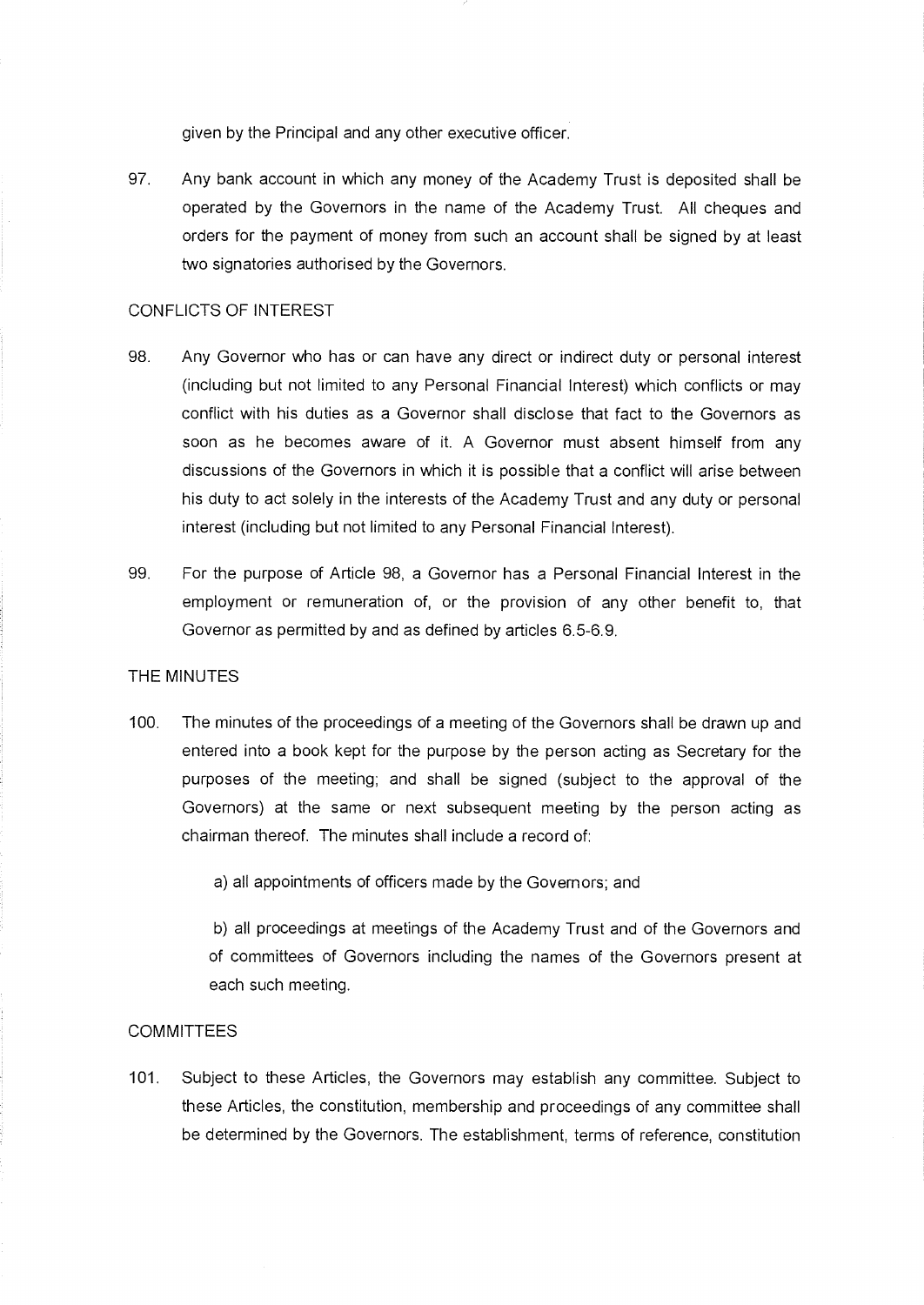and membership of any committee of the Governors shall be reviewed at least once in every twelve months. The membership of any committee of the Governors may include persons who are not Governors, provided that a majority of members of any such committee shall be Governors. The Governors may determine that some or all of the members of a committee who are not Governors shall be entitled to vote in any proceedings of the committee. No vote on any matter shall be taken at a meeting of a committee of the Governors unless the majority of members of the committee present are Governors.

#### DELEGATION

- 102. The Governors may delegate to any Governor, committee, the Principal or any other holder of an executive office, such of their powers or functions as they consider desirable to be exercised by them. Any such delegation may be made subject to any conditions the Governors may impose and may be revoked or altered.
- 103. Where any power or function of the Governors is exercised by any committee, any Govemor, Principal or any other holder of an executive office, that person or committee shall report to the Governors in respect of any action taken or decision made with respect to the exercise of that power or function at the meeting of the Governors immediately following the taking of the action or the making of the decision.

## PRINCIPAL

104. The Governors (after consultation with the Trustees and the Archbishop) shall appoint the Principal. The Governors may delegate such powers and functions as they consider are required by the Principal for the internal organisation, management and control of the Academy (including the implementation of all policies approved by the Governors and for the direction of the teaching and curriculum at the Academy).

#### MEETINGS OF THE GOVERNORS

- 105. Subject to these Articles, the Govemors may regulate their proceedings as they think fit.
- 106. The Governors shall hold at least three meetings in every school year. Meetings of the Govemors shall be convened by the Secretary. In exercising his functions under this Article the Secretary shall comply with any direction-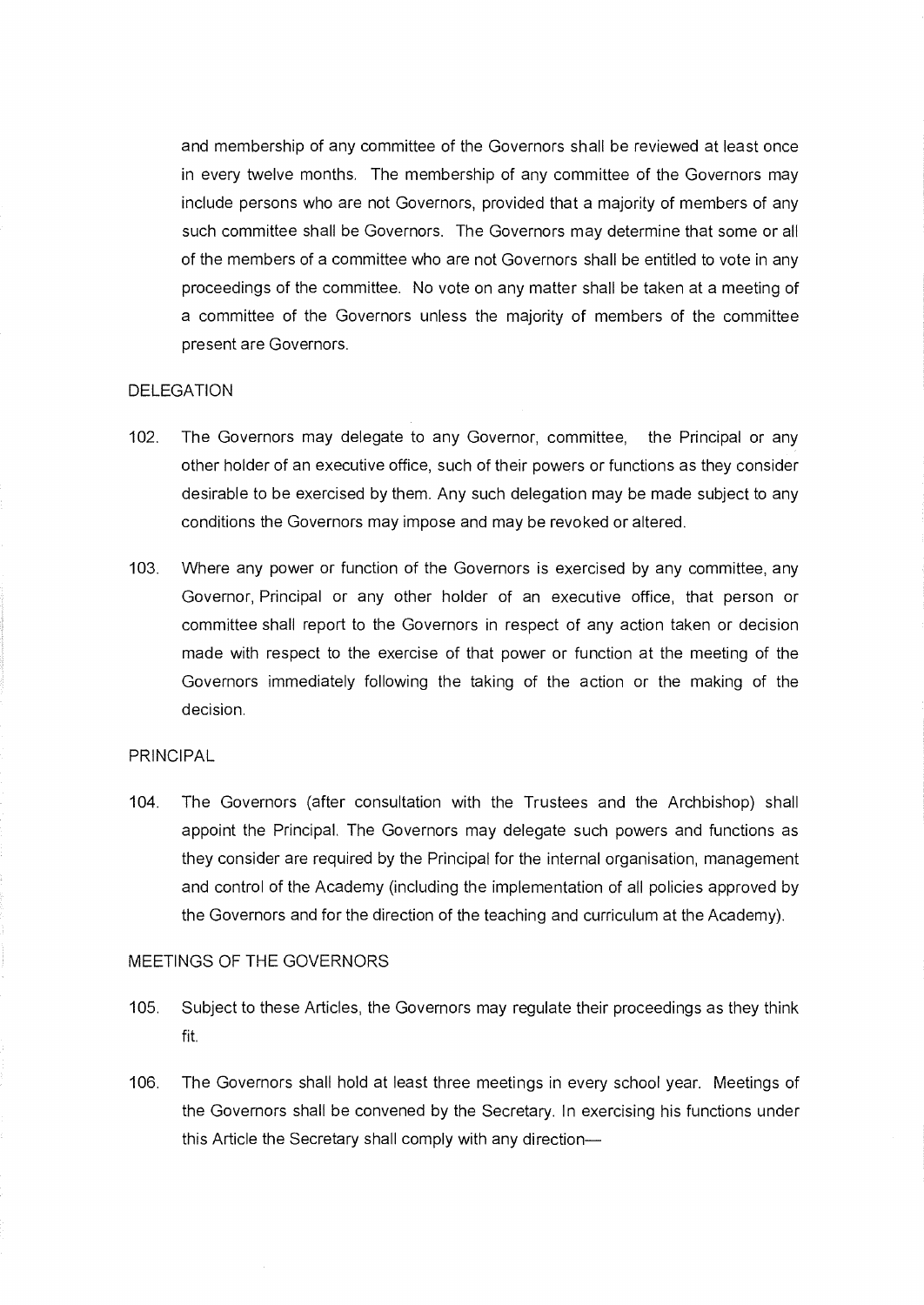a) given by the Govemors; or

b) given by the chairman of the Governors or, in his absence or where there is a vacancy in the office of chairman, the vice-chairman of the Governors, so far as such direction is not inconsistent with any direction given as mentioned in (a).

- 107. Any three Governors may, by notice in writing given to the Secretary, requisition a meeting of the Governors; and it shall be the duty of the Secretary to convene such a meeting as soon as is reasonably practicable.
- 108. Each Governor shall be given at least seven clear days before the date of a meeting

a) notice in writing thereof, signed by the Secretary, and sent to each Governor at the address provided by each Governor from time to time; and

b) a copy of the agenda for the meeting;

provided that where the chairman or, in his absence or where there is a vacancy in the office of chairman, the vice-chairman, so determines on the ground that there are matters demanding urgent consideration, it shall be sufficient if the written notice of a meeting, and the copy of the agenda thereof are given within such shorter period as he directs.

- 109. The convening of a meeting and the proceedings conducted thereat shall not be invalidated by reason of any individual not having received written notice of the meeting or a copy of the agenda thereof.
- 110. A resolution to rescind or vary a resolution carried at a previous meeting of the Govemors shall not be proposed at a meeting of the Governors unless the consideration of the rescission or variation of the previous resolution is a specific item of business on the agenda for that meeting.
- 111. A meeting of the Governors shall be terminated forthwith if—
	- (a) the Governors so resolve; or
	- (b) the number of Governors present ceases to constitute a quorum for a meeting of the Governors in accordance with Article 114, subject to Article 116.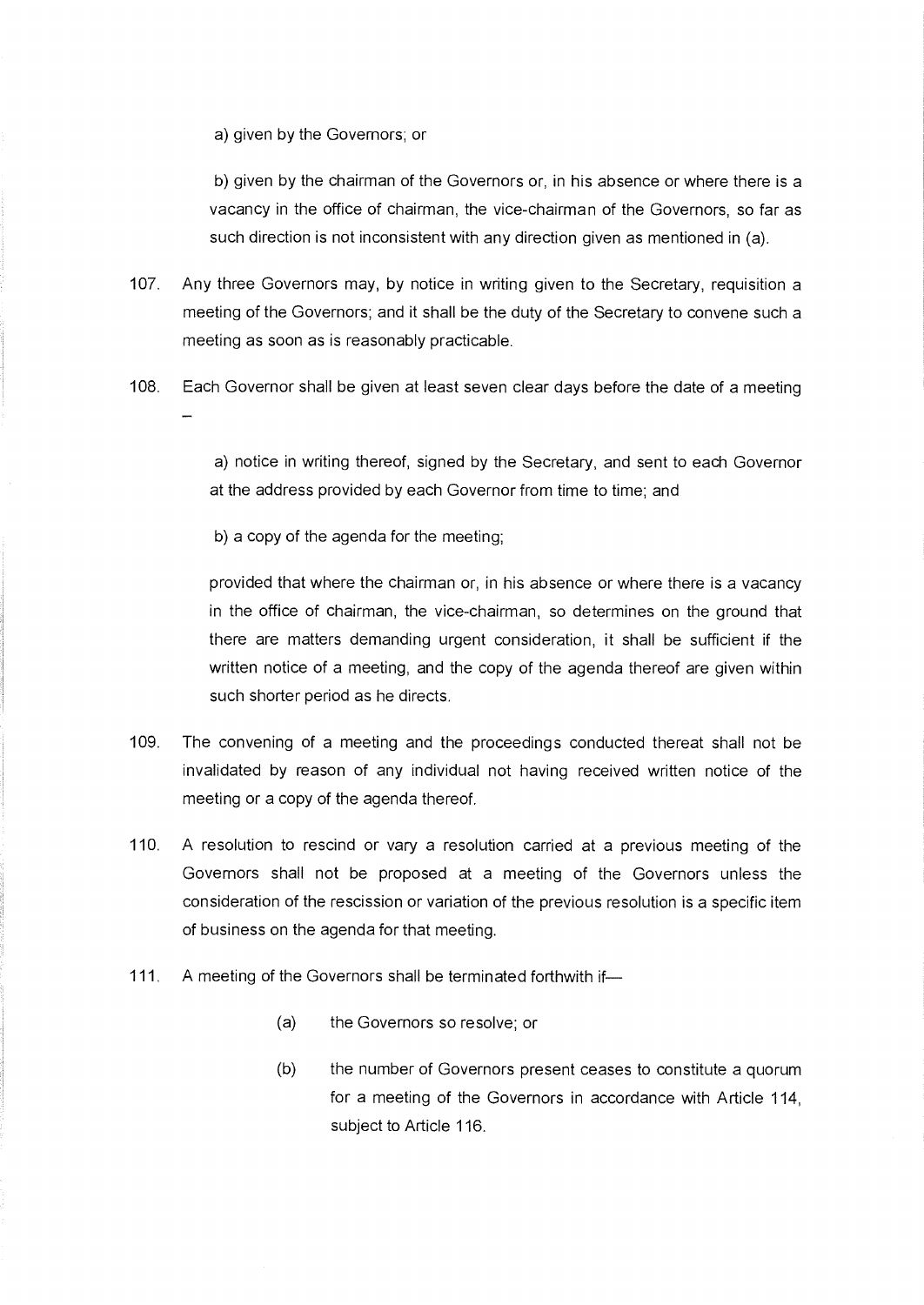- 112. Where in accordance with Article 111 a meeting is not held or is terminated before all the matters specified as items of business on the agenda for the meeting have been disposed of, a further meeting shall be convened by the Secretary as soon as is reasonably practicable, but in any event within seven days of the date on which the meeting was originally to be held or was so terminated.
- 113. Where the Governors resolve in accordance with Article 111 to adjourn a meeting before all the items of business on the agenda have been disposed of, the Govemors shall before doing so determine the time and date at which a further meeting is to be held for the purposes of completing the consideration of those items, and they shall direct the Secretary to convene a meeting accordingly.
- 114. Subject to Article 116 the quorum for a meeting of the Govemors, and any vote on any matter thereat, shall be any three Governors, or, where greater, any one third (rounded up to a whole number) of the total number of Governors holding office at the date of the meeting. If the Secretary of State has appointed Additional or Further Governors then a majority of the quorum must be made up of Additional or Further Governors.
- 115. The Governors may act notvvithstanding any vacancies in their number, but, if the numbers of Governors is less than the number fixed as the quorum, the continuing Govemors may act only for the purpose of filling vacancies or of calling a general meeting.
- 116. The quorum for the purposes of
	- a. appointing a parent Govemor under Article 57;
	- b. any vote on the removal of a Governor in accordance with Article 67;
	- c. any vote on the removal of the chairman of the Governors in accordance with Article 91;

shall be any two-thirds (rounded up to a whole number) of the persons who are at the time Governors entitled to vote on those respective matters.

117. Subject to these Articles, every question to be decided at a meeting of the Govemors shall be determined by a majority of the votes of the Governors present and voting on the question. Every Governor shall have one vote.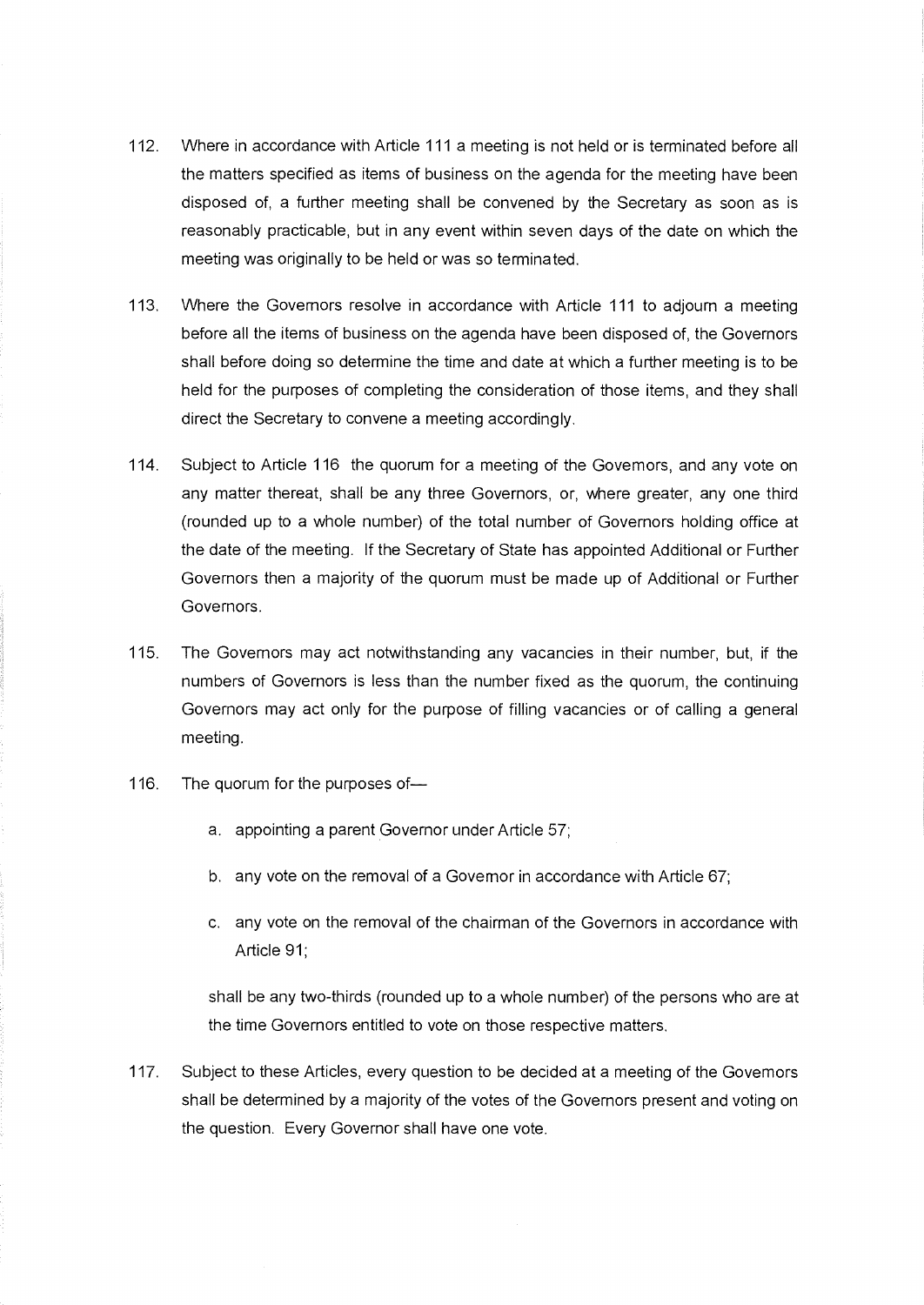- 118. Subject to Article 114-116, where there is an equal division of votes, the chairman of the meeting shall have a casting vote in addition to any other vote he may have.
- 119. The proceedings of the Governors shall not be invalidated by
	- a. any vacancy among their number; or
	- b. any defect in the election, appointment or nomination of any Governor.
- 120. A resolution in writing, signed by all the Governors entitled to receive notice of a meeting of Governors or of a committee of Govemors, shall be valid and effective as if it had been passed at a meeting of Governors or (as the case may be) a committee of Governors duly convened and held. Such a resolution may consist of several documents in the same form, each signed by one or more of the Govemors.
- 121. Subject to Article122, the Governors shall ensure that a copy of:
	- a. the agenda for every meeting of the Governors;
	- b. the draft minutes of every such meeting, if they have been approved by the person acting as chairman of that meeting;
	- c. the signed minutes of every such meeting; and
	- d. any report, document or other paper considered at any such meeting,

are, as soon as is reasonably practicable, made available at the Academy to persons wishing to inspect them.

122. There may be excluded from any item required to be made available in pursuance of Article 121, any material relating to-

> a. a named teacher or other person employed, or proposed to be employed, at the Academy;

b. a named pupil at, or candidate for admission to, the Academy; and

c. any matter which, by reason of its nature, the Governors are satisfied should remain confidential.

123. Any Governor shall be able to participate in meetings of the Govemors by telephone or video conference provided that: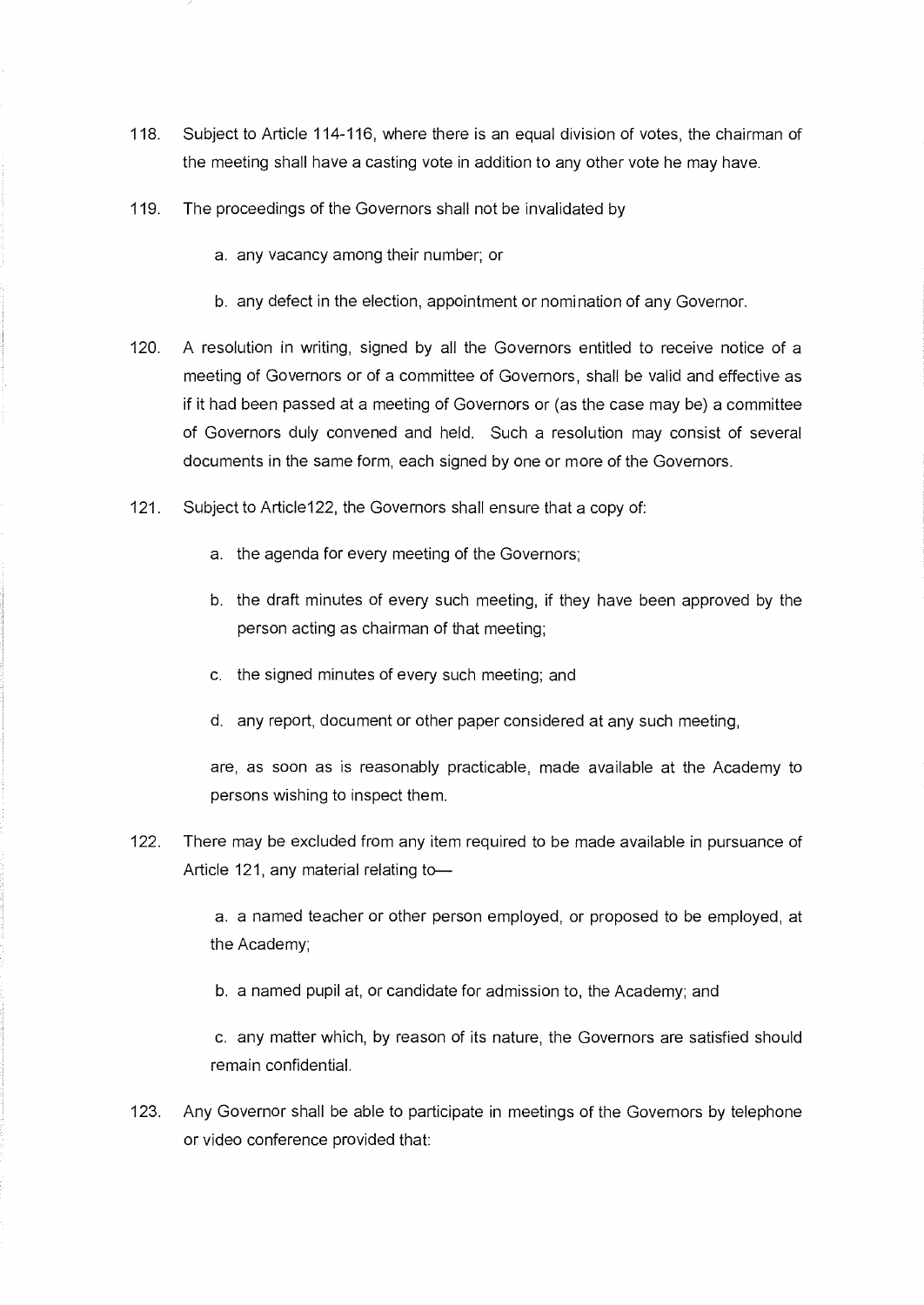a. he has given notice of his intention to do so detailing the telephone number on which he can be reached and/or appropriate details of the video conference suite from which he shall be taking part at the time of the meeting at least 48 hours before the meeting; and

b. the Governors have access to the appropriate equipment if after all reasonable efforts it does not prove possible for the person to participate by telephone or video conference the meeting may still proceed with its business provided it is otherwise quorate.

# PATRONS AND HONORARY OFFICERS

124. The Governors may from time to time appoint any person whether or not a Member of the Academy Trust to be a patron of the Academy Trust or to hold any honorary office and may determine for what period he is to hold such office.

THE SEAL

125. The seal, if any, shall only be used by the authority of the Governors or of a committee of Governors authorised by the Governors. The Governors may determine who shall sign any instrument to which the seal is affixed and unless otherwise so determined it shall be signed by a Governor and by the Secretary or by a second Governor.

## ACCOUNTS

126. Accounts shall be prepared in accordance with the relevant Statement of Recommended Practice as if the Academy Trust was a non-exempt charity and Parts 15 and 16 of the Companies Act 2006 and shall file these with the Secretary of State and the Principal Regulator by 31 December each Academy Financial Year.

### ANNUAL REPORT

127. The Governors shall prepare its Annual Report in accordance with the Statement of Recommended Practice as if the Academy Trust was a non-exempt charity and shall file these with the Secretary of State and the Principal Regulator by 31 December each Academy Financial Year.

# ANNUAL RETURN

128. The Governors shall comply with their obligations under Part 24 of the Companies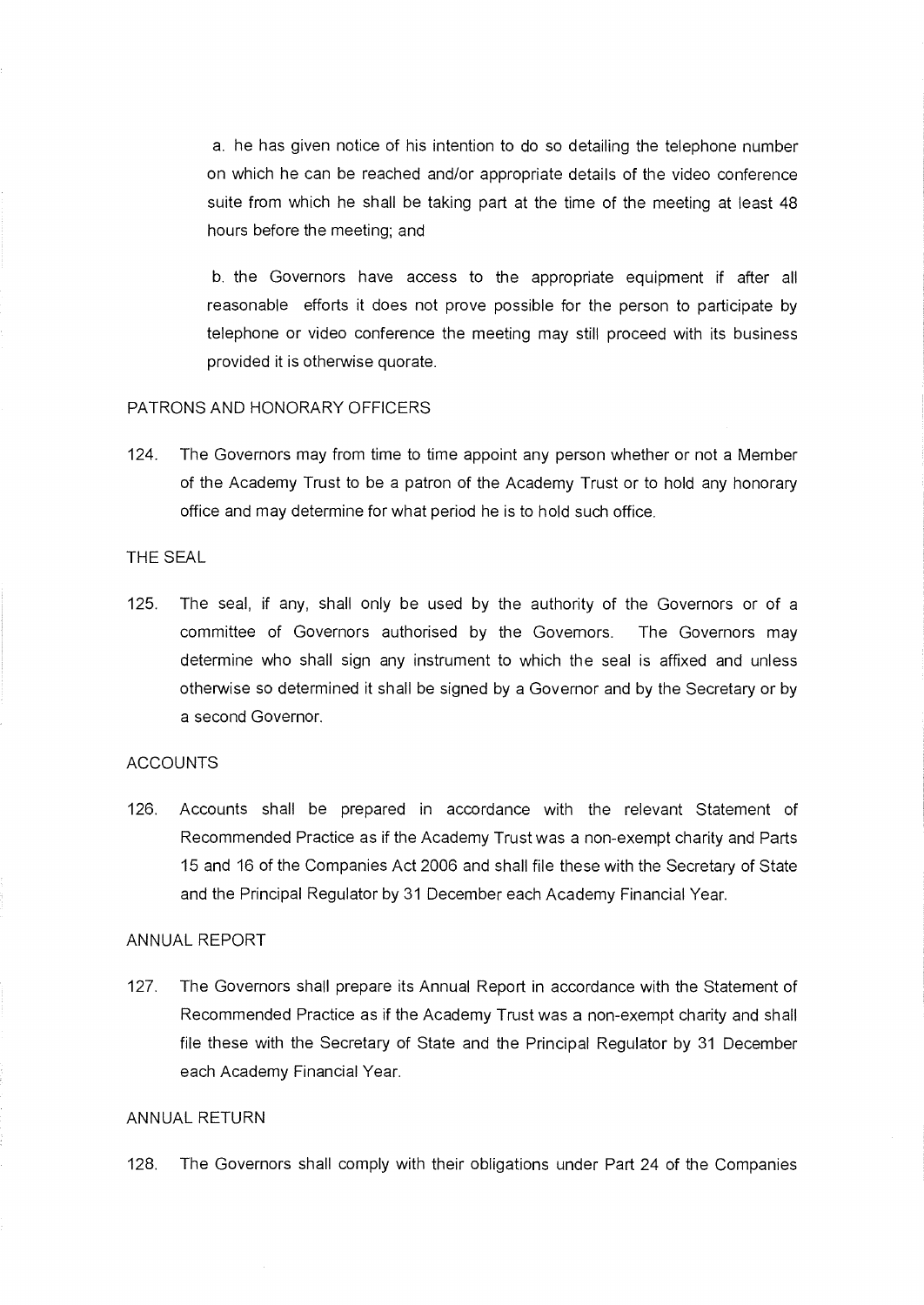Act 2006 (or any statutory re-enactment or modification of that Act) with regard to the preparation of an annual return to the Registrar of Companies and in accordance with the Statement of Recommended Practice as if the Academy Trust was a nonexempt charity and to the Secretary of State and the Principal Regulator by 31 December each Academy Financial Year.

### **NOTICES**

- 129. Any notice to be given to or by any person pursuant to the Articles (other than a notice calling a meeting of the Governors) shall be in writing or shall be given using electronic communications to an address for the time being notified for that purpose to the person giving the notice. In these Articles, "Address" in relation to electronic communications, includes a number or address used for the purposes of such communications.
- 130. A notice may be given by the Academy Trust to a Member either personally or by sending it by post in a prepaid envelope addressed to the Member at his registered address or by leaving it at that address or by giving it using electronic communications to an address for the time being notified to the Academy Trust by the Member. A Member whose registered address is not within the United Kingdom and who gives to the Academy Trust an address within the United Kingdom at which notices may be given to him, or an address to which notices may be sent using electronic communications, shall be entitled to have notices given to him at that address, but otherwise no such Member shall be entitled to receive any notice from the Academy Trust.
- 131. A Member present, either in person or by proxy, at any meeting of the Academy Trust shall be deemed to have received notice of the meeting and, where necessary, of the purposes for which it was called.
- 132. Proof that an envelope containing a notice was properly addressed, prepaid and posted shall be conclusive evidence that the notice was given. Proof that a notice contained in an electronic communication was sent in accordance with guidance issued by the Institute of Chartered Secretaries and Administrators shall be conclusive evidence that the notice was given. A notice shall be deemed to be given at the expiration of 48 hours after the envelope containing it was posted or, in the case of a notice contained in an electronic communication, at the expiration of 48 hours after the time it was sent.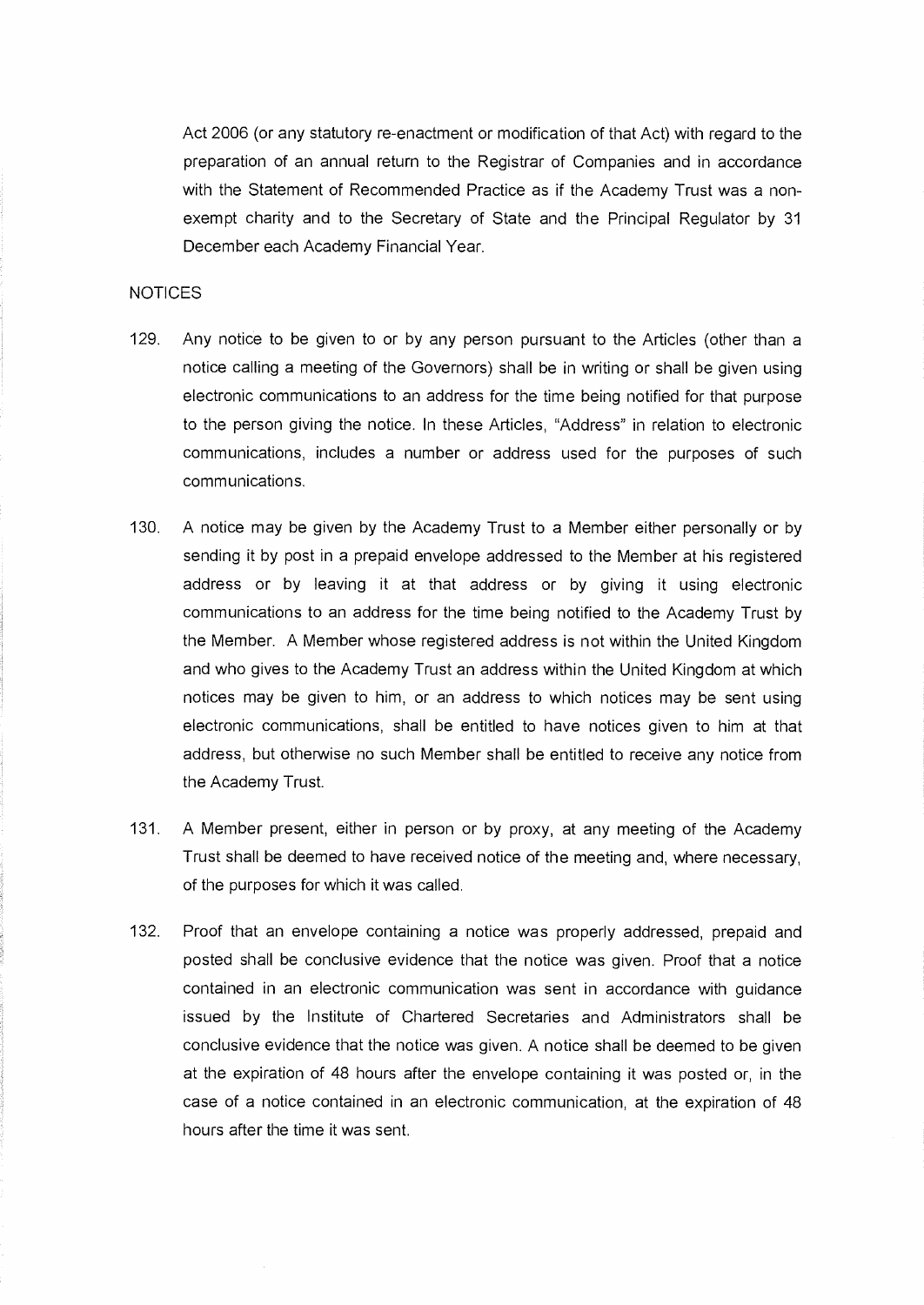### INDEMNITY

133. Subject to the provisions of the Companies Act 2006 every Governor or other officer or auditor of the Academy Trust shall be indemnified out of the assets of the Academy Trust against any liability incurred by him in that capacity in defending any proceedings, whether civil or criminal, in which judgment is given in favour or in which he is acquitted or in connection with any application in which relief is granted to him by the court from liability for negligence, default, breach of duty or breach of trust in relation to the affairs of the Academy Trust.

#### RULES

134. The Governors may from time to time make such rules or bye laws as they may deem necessary or expedient or convenient for the proper conduct and management of the Academy Trust and in particular but without prejudice to the generality of the foregoing, they may by such rules or bye laws regulate:

> a. the setting aside of the whole or any part or parts of the Academy Trust's premises at any particular time or times or for any particular purpose or purposes;

> b. the procedure at general meetings and meetings of the Govemors and committees of the Governors in so far as such procedure is not regulated by the Articles; and

c. generally, all such matters as are commonly the subject matter of company rules.

135. The Academy Trust in general meeting shall have power to alter, add or to repeal the rules or bye laws but only with the consent of the Trustees and the Archbishop and provided that no rule or bye law shall be inconsistent with, or shall affect or repeal anything contained in the Articles.

# AVOIDING INFLUENCED COMPANY STATUS

136. Notwithstanding the number of Members from time to time, the maximum aggregate number of votes exercisable by Local Authority Associated Persons shall never exceed 19.9% of the total number of votes exercisable by Members in general meeting and the votes of the other Members having a right to vote at the meeting will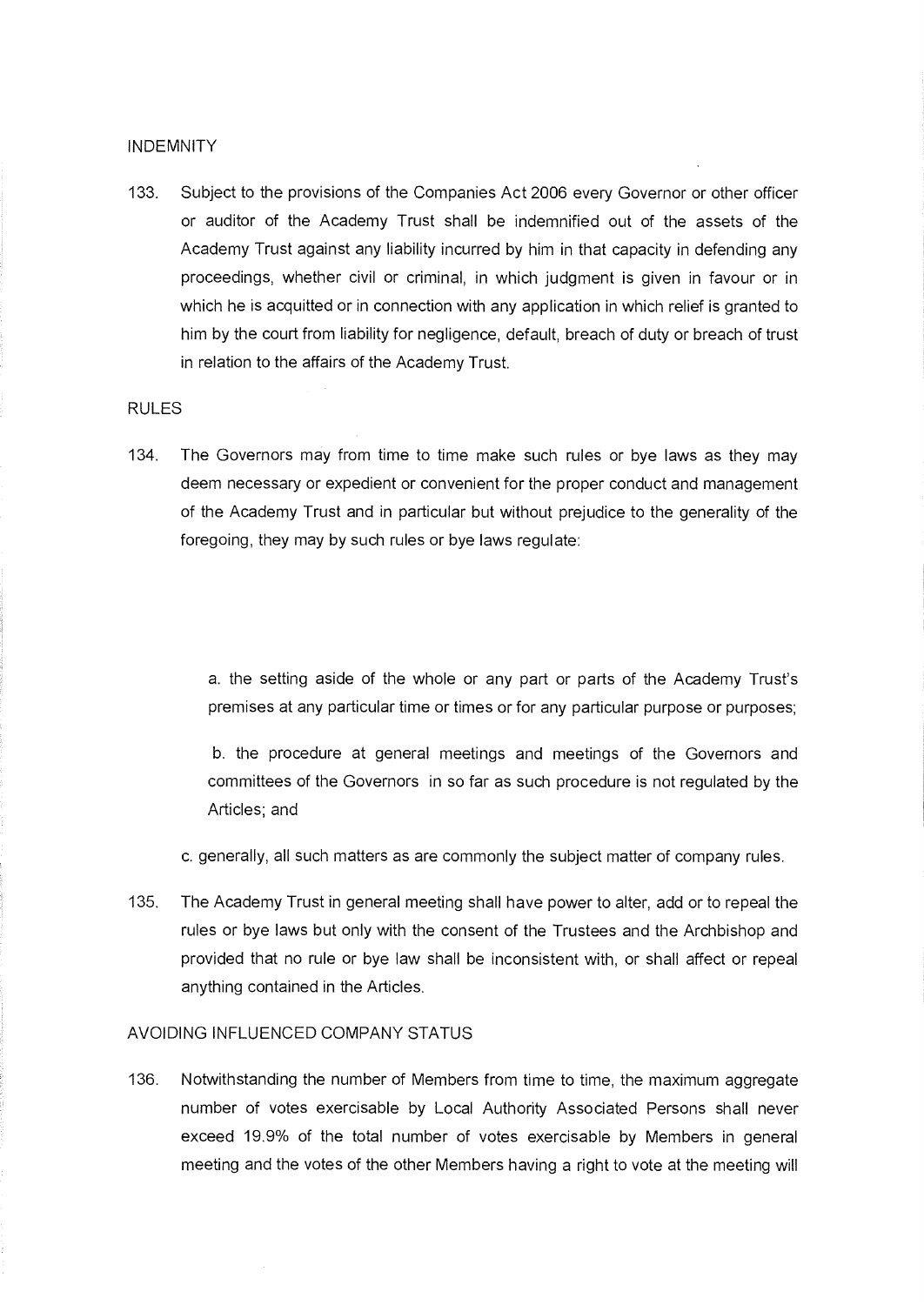be increased on a pro-rata basis.

- 137. No person who is a Local Authority Associated Person may be appointed as a Governor if, once the appointment had taken effect, the number of Governors who are Local Authority Associated Persons would represent 20% or more of the total number of Governors. Upon any resolution put to the Governors, the maximum aggregate number of votes exercisable by any Governors who are Local Authority Associated Persons shall represent a maximum of 19.9% of the total number of votes cast by the Governors on such a resolution and the votes of the other Governors having a right to vote at the meeting will be increased on a pro-rata basis.
- 138. No person who is a Local Authority Associated Person is eligible to be appointed to the office of Governor unless his appointment to such office is authorised by the local authority to which he is associated.
- 139. If at the time of either his becoming a Member of the Academy Trust or his first appointment to office as a Governor any Member or Governor was not a Local Authority Associated Person but later becomes so during his membership or tenure as a Governor he shall be deemed to have immediately resigned his membership and/or resigned from his office as a Governor as the case may be.
- 140. If at any time the number of Governors or Members who are also Local Authority Associated Persons would (but for Articles 136 to 139 inclusive) represent 20% or more of the total number of Governors or Members (as the case may be) then a sufficient number of the Governors or Members (as the case may be) who are Local Authority Associated Persons shall be deemed to have resigned as Governors or Members (as the case may be) immediately before the occurrence of such an event to ensure that at all times the number of such Governors or Members (as the case may be) is never equal to or greater than 20% of the total number of Governors or Members (as the case may be). Governors or Members (as the case may be) who are Local Authority Associated Persons shall be deemed to have resigned in order of their appointment date the most recently appointed resigning first.
- 141. The Members will each notify the Academy Trust and each other if at any time they believe that the Academy Trust or any of its subsidiaries has become subject to the influence of a local authority (as described in section 69 of the Local Government and Housing Act).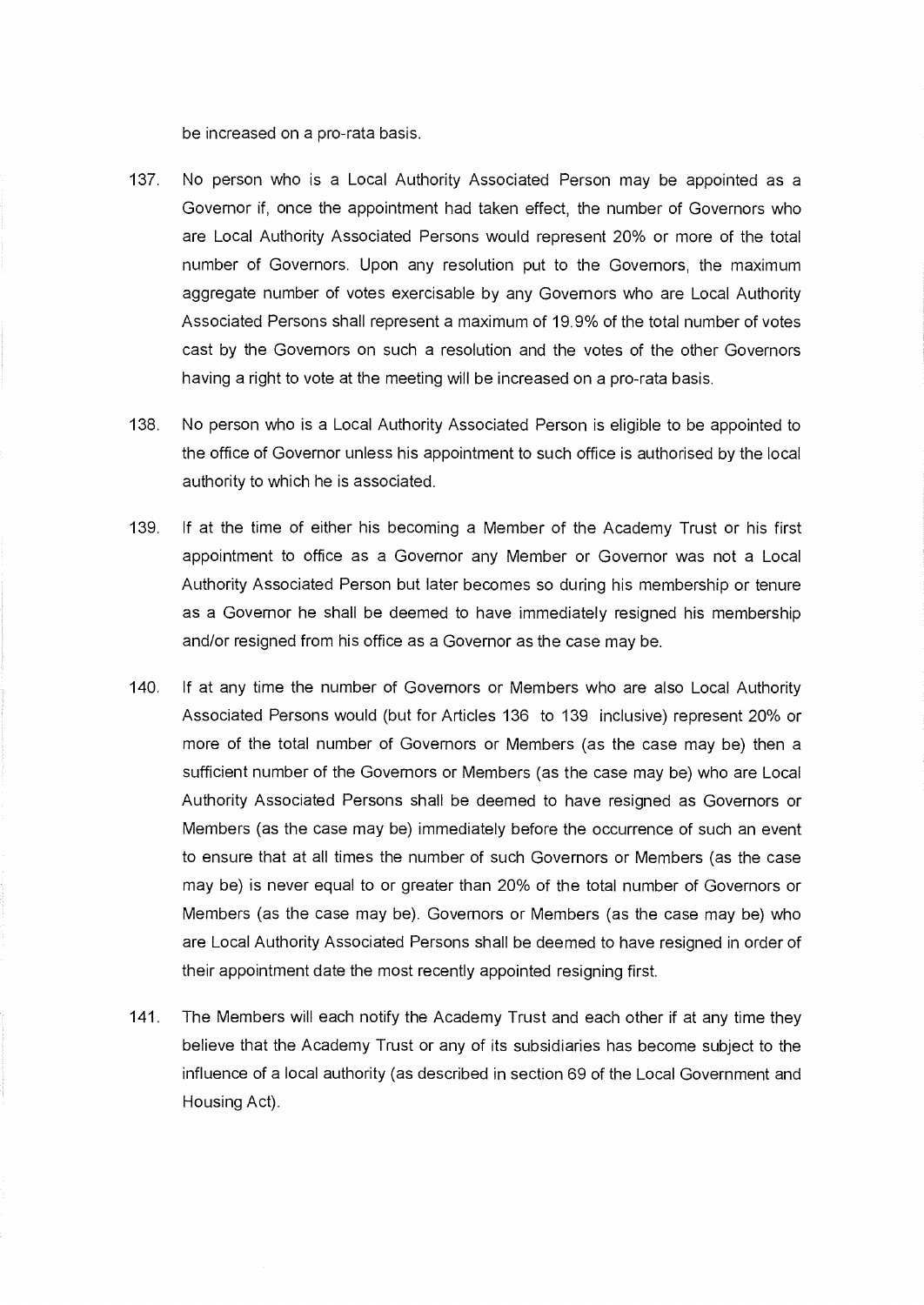b.<br>B